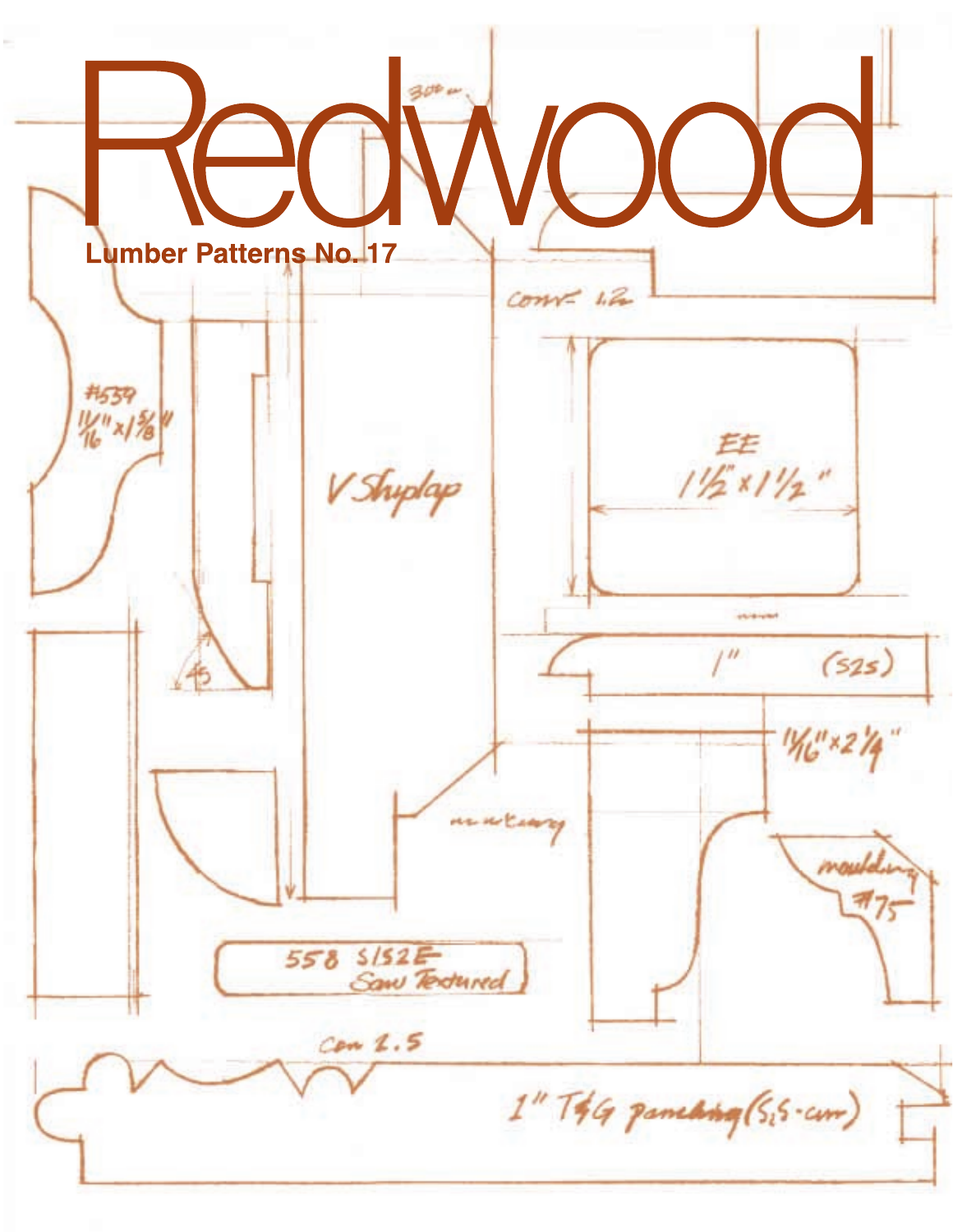## **Redwood Lumber Patterns No. 17**

- 3 REDWOOD GRADEMARKS
- 3 PATTERNS PROFILED IN THIS BOOK
- 3 SURFACE TEXTURE
- 3 GRAIN
- 3 CONVERSION FACTORS
- 3 FURTHER INFORMATION
- 4 S4S DRY DIMENSIONS
- 4 S4S GREEN DIMENSIONS
- 4 DESCRIPTION OF ABBREVIATIONS
- 5-9 TABLE OF CONTENTS

### *Redwood Patterns*

- 10-12 TONGUE AND GROOVE
	- 13 NAILING TONGUE & GROOVE PATTERNS
- 14-15 SHIPLAP
	- 16 NAILING SHIPLAP PATTERNS
- 17-19 BEVEL
	- 20 NAILING BEVEL PATTERNS
	- 21 DECKING
	- 22 PLOWED FASCIA
	- 23 FENCING
	- 24 MOULDING
- 25-26 INDEX



405 Enfrente Drive, Suite 200 Novato, California 94949-7201 Telephone 415 382-0662 Toll Free 888 Cal-Redwood Fax 415 382-8531 www.calredwood.org

**Redwood—our renewable resource**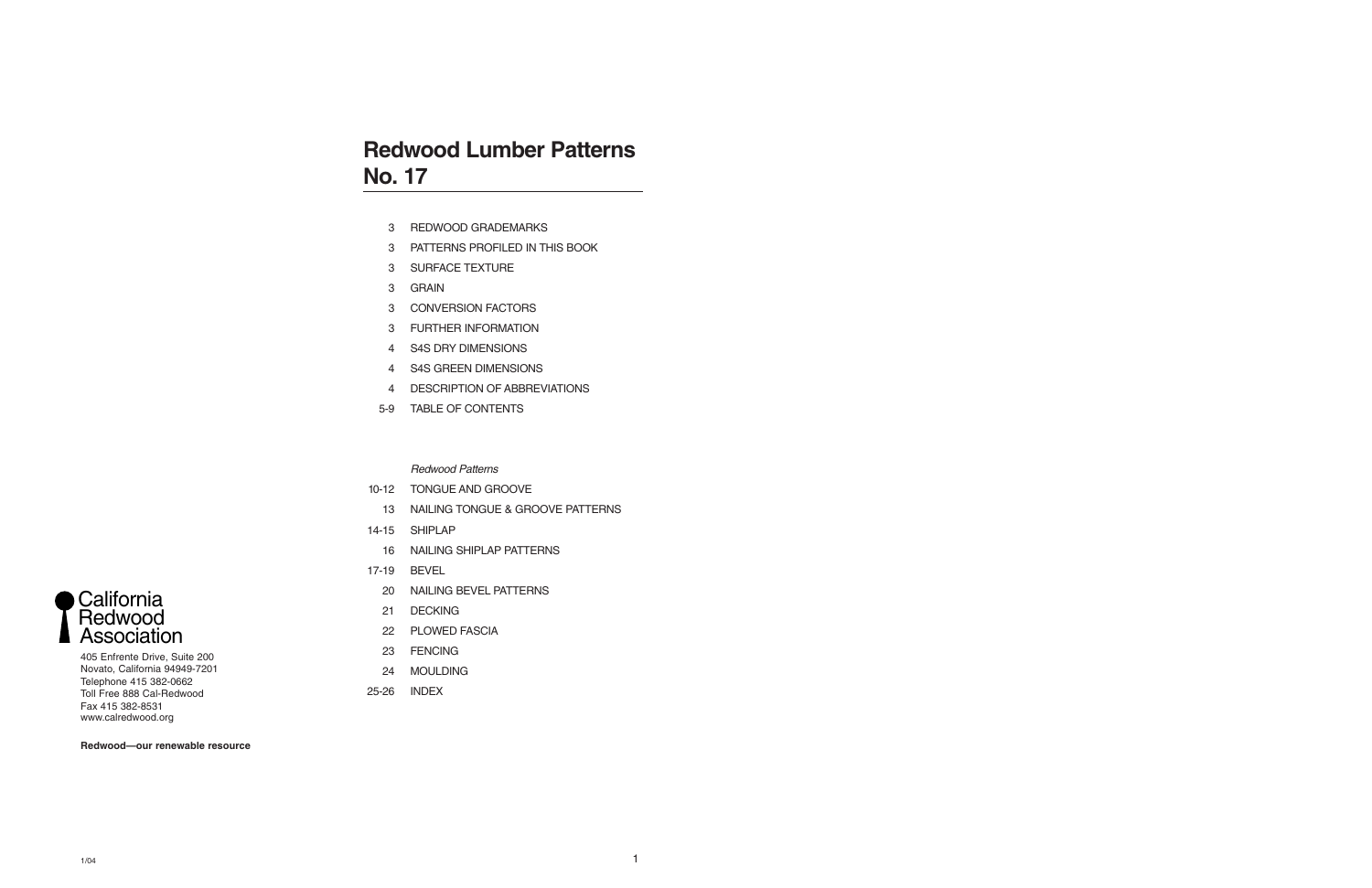## **BRITT LUMBER**

**Britt Lumber Company, Inc.** P.O. Box 248 Arcata, California 95518-0248 Phone 707 822-1779 FAX 707 822-5645

### **Redwood Fencing Experts** P.O. Box 1134 Arcata, CA 95518-1134 Phone 707 822-4384 FAX 707 822-2195



### **MENDOCINO** FOREST PRODUCTS CO., LLC

**Mendocino Forest Products Company, LLC** 420 Aviation Blvd. #103 Santa Rosa, CA 95403 Phone 707 576-8240 Fax 707 576-8259 www.mrc.com

# **WORKING FOR THE FUTURI**

P.O. Box 565 Scotia, California 95565-0565 Phone 707 764-8888 FAX 707 764-4444 www.palco.com



**Schmidbauer Lumber Company** P.O. Box 152 Eureka, California 95502-0152 Phone 707 443-7024 FAX 707 443-2356



**Simpson Timber Company** P.O. Box 1089 Arcata, California 95518-1089 Phone 800-637-7077 FAX 707 268-3089 www.simpsoncalifornia.com

Listed on this page are the member mills of the California Redwood Association. Individually, each member has earned a distinguished reputation for excellence in the production of redwood lumber products. Combined under the CRA hallmark, they continuously seek improvements in the processing and utilization of redwood. Thus, the CRA signature on redwood lumber assures that it has been manufactured to the highest quality standards.

### **REDWOOD GRADEMARKS**

Redwood grades and patterns are established by the Redwood Inspection Service which is the official redwood grading agency accredited by the American Lumber Standard Committee, Inc., Board of Review. Grade rules are published in the *Standard Specifications for Grades of California Redwood Lumber.*

All patterns shown are pictured as they are usual run through the matcher as viewed from the head of the machine looking toward the outfeed end.

Pattern lumber—lumber shaped to a pattern moulded form—is supplied surfaced (smooth planed) saw-textured. Many products are produced surface one side and saw-textured one side. This surface derived from resawing at the planer mill and is not to confused with the surface of rough lumber (the init product manufactured at the headrig in a sawmill).

Properly grademarked lumber will bear the RIS mark or that of another accredited inspection bureau. The CRA trademark is on products of the member mills of the California Redwood Association only and is an additional assurance of quality.

Redwood sidings are sold as vertical grain (VG), flat grain (FG) or mixed grain (MG). The annual growth rings in vertical grain lumber form an angle of 45 degrees or more with the surface of the piece. All lumber not meeting this requirement is known as flat grain.

Standard grademarks include the grade designation and the symbol of an authorized grading agency. They shall also identify the manufacturer and the moisture content at the time of manufacture. Grademarks may appear on the face, edge or end of a piece.

Lumber that has been kiln dried according to accepted standards includes the words "Certified Kiln Dried" or the initials "CKD" in the grademark.

In some cases, an RIS Certificate of Inspection may be used to identify the lumber grade. Certificates of Inspection include all the pertinent information described above as well as the name of the producer and the inspector.

### **PATTERNS PROFILED IN THIS BOOK**

Illustrated on the following pages are the patte profiles of worked redwood lumber produced by the members of the California Redwood Associatio These profiles and dimensions have been established to simplify the specifying and ordering of pattern lumber

### **SURFACE TEXTURE**

Saw-textured surfaces are preferable for many applications because they hold finishes better and show blemishes less.

### **GRAIN**

Vertical grain lumber has superior performance qualities in the areas of dimensional stability and finishholding characteristics.

### **CONVERSION FACTORS**

Conversion factors for siding, paneling, decking and fencing patterns are based on surface measure and must be doubled to calculate board measure for 2-inch lumber patterns. To estimate surface measure, multiply the area to be covered (in square feet) by the conversion factor. This factor allows for width lost in dressing or lapping. Add three to five percent for end cutting and matching on the job.

### **FURTHER INFORMATION**

The California Redwood Association publishes a wide variety of publications relating to redwood products. Contact the Association for product, technical and promotional information or go to www.calredwood.org to view and download literature that is of interest to you.

| ern<br>he<br>οn. | Grade rules for redwood:<br>Standard Specifications for Grades of<br>California Redwood Lumber |
|------------------|------------------------------------------------------------------------------------------------|
| ed<br>er.        | Specifying redwood:                                                                            |
| ally             | Redwood Grades & Uses                                                                          |
| :he              | Redwood Architectural Guide                                                                    |
|                  | Redwood Landscape Architecture                                                                 |
|                  | Applying redwood:                                                                              |
|                  | Redwood CKD Siding Patterns and Applications                                                   |
| or               | <b>Redwood Deck Construction</b>                                                               |
| or               |                                                                                                |
| ed               | Finishing redwood:                                                                             |
| is               | <b>Redwood Exterior Finishes</b>                                                               |
| be               | Redwood Interior Finishes                                                                      |
| tial             | Painting Redwood Siding: Guidelines to Extending<br><b>Maintenance Cycles</b>                  |





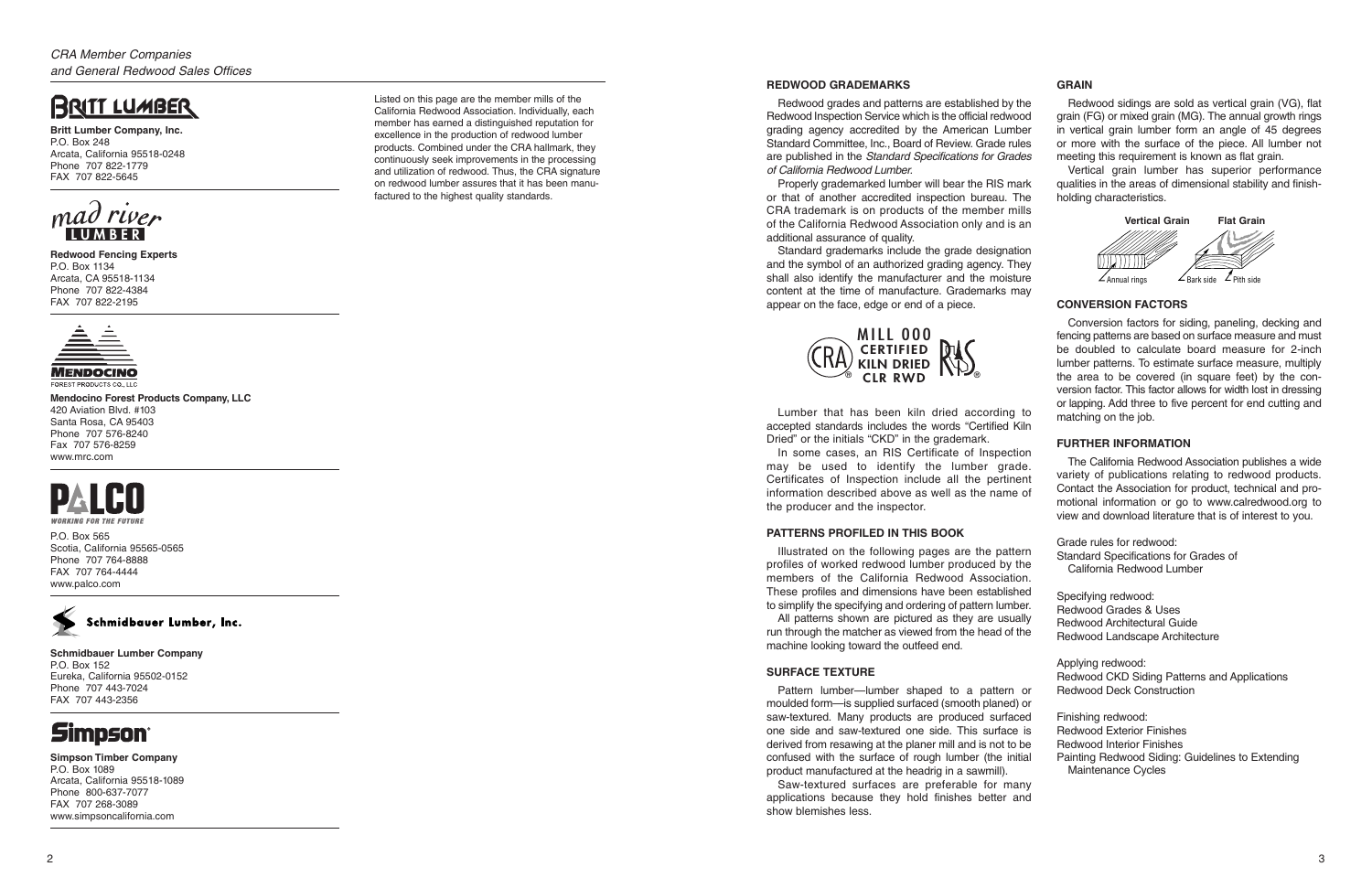|       | <b>PATTERN</b><br><b>NUMBER DESCRIPTION</b> |                                                    |    | <b>PATTERN</b><br><b>NUMBER DESCRIPTION</b> |               |                                                    | <b>PAGE</b> |
|-------|---------------------------------------------|----------------------------------------------------|----|---------------------------------------------|---------------|----------------------------------------------------|-------------|
| 16    | 1x6                                         | T&G Paneling (S2S-CM)                              | 10 | 711                                         | 1x6           | T&G (V1S-S2S) 1/4"V                                | 12          |
| 17    | 1x8                                         | T&G Paneling (S2S-CM)                              | 10 | 711R                                        | 1x6           | T&G (V2S-S1S-Saw-textured 1S)                      |             |
| 18    | $1 \times 10$                               | T&G Paneling (S2S-CM)                              | 10 |                                             |               | $1/4$ "V                                           | 12          |
| 204   | $\frac{5}{8} \times 4$                      | T&G (V1S-S2S) 3/32"V                               | 10 | 712                                         | 1x8           | T&G (V1S-S2S) 1/4"V                                | 12          |
| 205   | $5/8\times 6$                               | T&G (V1S-S2S) 3/32"V                               | 10 | 712R                                        | 1x8           | T&G (V2S-S1S-Saw-textured 1S)<br>$\frac{1}{4}$ "V  | 12          |
| 206   | $^{5}/_{8}$ x 8                             | T&G (V1S-S2S) 3/32"V                               | 10 | 713                                         | $1 \times 10$ | T&G (V1S-S2S) 1/4"V                                | 12          |
| 606   | 1x6                                         | T&G Drop Siding (S2S)                              | 10 | 713R                                        | $1 \times 10$ | T&G (V2S-S1S-Saw-textured 1S)                      |             |
| 616   | 1x6                                         | T&G V&CV (S2S) 1/4"V                               | 10 |                                             |               | $\frac{1}{4}$ "V                                   | 12          |
| 617   | 1x8                                         | T&G V&CV (S2S) 1/4"V                               | 10 | 715                                         | 1x8           | T&G (V1S-S2S) 3/32"V                               | 11          |
| 632   | 1x4                                         | T&G (S2S-CM)                                       | 11 | 715R                                        | 1x8           | T&G (V2S-S1S-Saw-textured 1S)                      |             |
| 632EE | 1x4                                         | T&G EE (S2S-CM)                                    | 11 |                                             |               | $\frac{3}{32}$ "V                                  | 11          |
| 633   | 1x6                                         | T&G (S2S-CM)                                       | 11 | 716                                         | $1 \times 10$ | T&G (V1S-S2S) 3/32"V                               | 11          |
| 633EE | 1x6                                         | T&G EE (S2S-CM)                                    | 11 | 716R                                        | 1x10          | T&G (V2S-S1S-Saw-textured 1S)<br>$\frac{3}{32}$ "V | 11          |
| 634   | 1x8                                         | T&G (S2S-CM)                                       | 11 |                                             |               |                                                    |             |
| 634EE | 1x8                                         | T&G EE (S2S-CM)                                    | 11 | 726R                                        | 1x6           | T&G (V2S-S1S-Saw-textured 1S)<br>$\frac{1}{8}$ "V  | 12          |
| 707   | 1x4                                         | T&G (V1S-S2S) 3/32"V                               | 11 | 727R                                        | 1x8           | T&G (V2S-S1S-Saw-textured 1S)                      |             |
| 707R  | 1x4                                         | T&G (V2S-S1S-Saw-textured 1S)                      |    |                                             |               | $\frac{1}{8}$ "V                                   | 12          |
|       |                                             | 3/32''V                                            | 11 | 728R                                        | $1 \times 10$ | T&G (V2S-S1S-Saw-textured 1S)                      |             |
| 708   | 1x6                                         | T&G (V1S-S2S) 3/32"V                               | 11 |                                             |               | $\frac{1}{8}$ "V                                   | 12          |
| 708R  | 1x6                                         | T&G (V2S-S1S-Saw-textured 1S)<br>$\frac{3}{32}$ "V | 11 | 732R                                        | 1x4           | T&G (V2S-S1S-Saw-textured 1S)<br>$\frac{1}{4}$ "V  | 12          |
| 709   | 1x4                                         | T&G (V1S-S2S) ¼"V                                  | 12 | 733R                                        | 1x6           | T&G (V2S-S1S-Saw-textured 1S)                      |             |
| 709R  | 1x4                                         | T&G (V2S-S1S-Saw-textured 1S)                      |    |                                             |               | $1/4$ "V                                           | 12          |
|       |                                             | $\frac{1}{4}$ "V                                   | 12 | 734R                                        | 1x8           | T&G (V2S-S1S-Saw-textured 1S)<br>$1/4$ "V          | 12          |

## **REDWOOD TONGUE AND GROOVE PATTERNS**

### **DESCRIPTION OF ABBREVIATIONS**

T&G = TONGUE & GROOVE.

- S1S = SURFACED ONE SIDE.
- S1S2E = SURFACED ONE SIDE TWO EDGES.
- S2S = SURFACED TWO SIDES.
- S4S = SURFACED FOUR SIDES.
- EE = EASED EDGE (ROUNDED).
- CM = CENTER MATCHED (TONGUE & GROOVE ARE EQUAL
- DISTANCE FROM BOTH SIDES).
- V1S = VEE EDGES—ONE SIDE.
- V2S = VEE EDGES—BOTH SIDES.
- V&CV = VEE EDGES—AND CENTER VEE.
- R = REVERSIBLE PATTERN (S1S-Saw-Textured 1S).
- SAW-TEXTURED (SEE SURFACE TEXTURE—PAGE 3).

<sup>1</sup> Boards less than the minimum thickness for nominal 1 inch but 5/8 inch or greater thickness dry (11/16 inch green) shall be regarded as American Softwood Lumber Standard (ALS) lumber, but such boards shall be marked to show the size and condition of seasoning at the time of dressing. They shall also be distinguished from nominal 1-inch boards on invoices and certificates.

> NOTE: LUMBER LESS THAN 2 INCHES THICK IS NORMALLY ROUNDED AS NEAR AS POSSIBLE TO A 1⁄16-INCH RADIUS, 2-INCH LUMBER TO A 1/8-INCH RADIUS. S4S LUMBER MAY BE RUN EASED EDGE OR SQUARE EDGE AT MILL OPTION

UNLESS OTHERWISE SPECIFIED.

| <b>S4S DRY DIMENSIONS</b><br>(INCHES) |                                                               |                         |                    |                |                                                                                                                   |  |  |  |  |
|---------------------------------------|---------------------------------------------------------------|-------------------------|--------------------|----------------|-------------------------------------------------------------------------------------------------------------------|--|--|--|--|
| <b>Nominal</b>                        | Dressed <sup>1</sup>                                          | <b>Nominal</b>          | <b>Dressed</b>     | <b>Nominal</b> | <b>Dressed</b>                                                                                                    |  |  |  |  |
| 1x2                                   | $11/16 \times 11/2^*$                                         | $1\frac{1}{4}x2$        | $1x1\frac{1}{2}$   | 2x2            | $1\frac{1}{2}x1\frac{1}{2}x$                                                                                      |  |  |  |  |
| 1x3                                   | $\frac{11}{46}$ x 2 $\frac{1}{2}$ **                          | $1\frac{1}{4} \times 3$ | $1x2\frac{1}{2}**$ | 2x3            | $1\frac{1}{2}x2\frac{1}{2}**$                                                                                     |  |  |  |  |
| 1x4                                   | $\frac{11}{46}$ x 3 $\frac{1}{2}$                             | $1\frac{1}{4}x4$        | $1x3\frac{1}{2}$   | 2x4            | $1\frac{1}{2}x3\frac{1}{2}$                                                                                       |  |  |  |  |
| 1x6                                   | $\frac{11}{46}$ x 5 $\frac{1}{2}$                             | $1\frac{1}{4}$ x 6      | $1x5\frac{1}{2}$   | 2x6            | $1\frac{1}{2}x5\frac{1}{2}$                                                                                       |  |  |  |  |
| 1x8                                   | $\frac{11}{16}$ x 7 $\frac{1}{4}$                             | $1\frac{1}{4}x8$        | $1x7\frac{1}{4}$   | 2x8            | $1\frac{1}{2}x7\frac{1}{4}$                                                                                       |  |  |  |  |
| $1 \times 10$                         | $\frac{11}{46}$ x9 $\frac{1}{4}$                              | $1\frac{1}{4}$ x 10     | $1x9\frac{1}{4}$   | $2 \times 10$  | $1\frac{1}{2}$ x9 $\frac{1}{4}$                                                                                   |  |  |  |  |
| 1x12                                  | $11/16 \times 11^{1/4}$                                       | $1\frac{1}{4}x12$       | $1x11\frac{1}{4}$  | 2x12           | $1\frac{1}{2}x11\frac{1}{4}$                                                                                      |  |  |  |  |
|                                       | MOST SIZES AVAILABLE S1S2E SAW-TEXTURED ONE SIDE <sup>2</sup> |                         |                    |                | *Also available surfaced at 1 <sup>5</sup> % inch net.<br>**Also available surfaced at 2 <sup>5</sup> % inch net. |  |  |  |  |

| <b>S4S GREEN DIMENSIONS</b><br>(INCHES) |                              |                         |                                    |                |                    |  |  |  |
|-----------------------------------------|------------------------------|-------------------------|------------------------------------|----------------|--------------------|--|--|--|
| <b>Nominal</b>                          | Dressed <sup>1</sup>         | <b>Nominal</b>          | <b>Dressed</b>                     | <b>Nominal</b> | <b>Dressed</b>     |  |  |  |
| 1x2                                     | $25/32 \times 1\frac{9}{16}$ | $1\frac{1}{4}x2$        | $1\frac{1}{32}$ x $1\frac{9}{16}$  | 2x2            | $1\%$ 6 x $1\%$    |  |  |  |
| 1x3                                     | $25/32 \times 29/16$         | $1\frac{1}{4} \times 3$ | $1\frac{1}{32}$ x 2 $\frac{9}{16}$ | 2x3            | $1\%6x2\%6$        |  |  |  |
| 1x4                                     | $25/32 \times 3\frac{9}{16}$ | $1\frac{1}{4}x4$        | $1\frac{1}{32}$ x 3 $\frac{9}{16}$ | 2x4            | $1\%6x3\%6$        |  |  |  |
| 1x6                                     | $25/32 \times 5\%$ 16        | $1\frac{1}{4}$ x 6      | $1\frac{1}{32}x5\frac{9}{16}$      | 2x6            | $1\%6\times5\%6$   |  |  |  |
| 1x8                                     | $25/32 \times 73/8$          | $1\frac{1}{4}x8$        | $1\frac{1}{32}x7\frac{3}{8}$       | 2x8            | $1\%6x7\%$         |  |  |  |
| $1 \times 10$                           | $25/32 \times 9^{3}/8$       | $1\frac{1}{4}$ x 10     | $1\frac{1}{32}$ x9 $\frac{3}{8}$   | $2 \times 10$  | $1\%6x9\%$         |  |  |  |
| 1x12                                    | $25/32 \times 11^{3}/8$      | $1\frac{1}{4}x12$       | $1\frac{1}{32}$ x 11 $\frac{3}{8}$ | 2x12           | $1\%6 \times 11\%$ |  |  |  |

MOST SIZES AVAILABLE S1S2E SAW-TEXTURED ONE SIDE2

2 Variation resulting from resawing surfaced redwood lumber may be plus or minus 1/32 inch.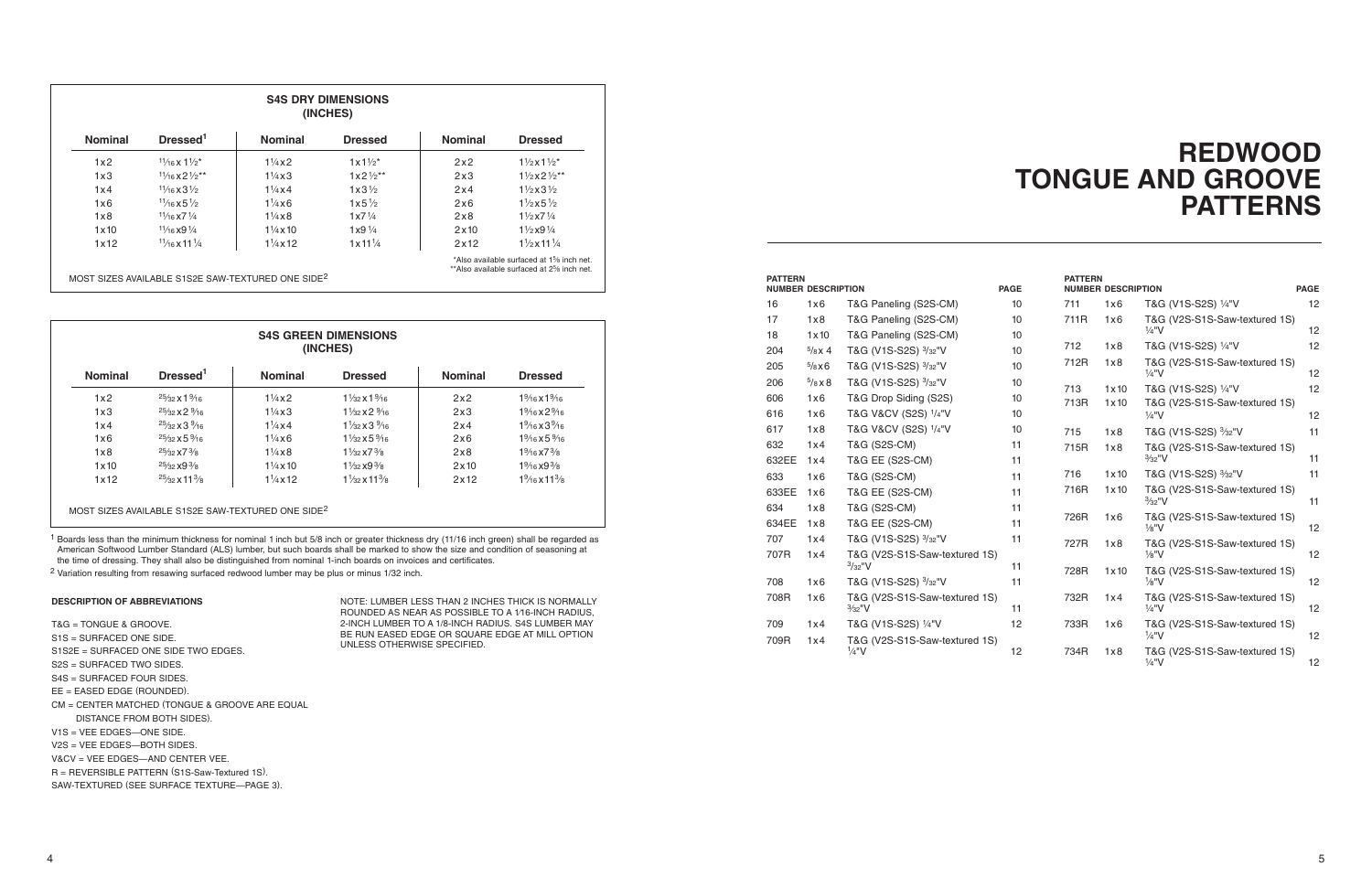| <b>PATTERN</b><br><b>NUMBER DESCRIPTION</b> |      |                        | <b>PAGE</b>                                | <b>PATTERN</b><br><b>NUMBER DESCRIPTION</b> |     |                         |                                               |    |
|---------------------------------------------|------|------------------------|--------------------------------------------|---------------------------------------------|-----|-------------------------|-----------------------------------------------|----|
|                                             | 320R | $\frac{1}{2}x4$        | Plain Saw-textured Bevel Siding<br>(S1S2E) | 17                                          | 391 | $\frac{3}{4}$ x 6       | Rabbeted Saw-textured Bevel<br>Siding (S1S2E) | 18 |
|                                             | 321R | $\frac{1}{2}x5$        | Plain Saw-textured Bevel Siding<br>(S1S2E) | 17                                          | 392 | $\frac{3}{4} \times 8$  | Rabbeted Saw-textured Bevel<br>Siding (S1S2E) | 18 |
|                                             | 322R | $\frac{1}{2}x6$        | Plain Saw-textured Bevel Siding<br>(S1S2E) | 17                                          | 393 | $\frac{3}{4}$ x 10      | Rabbeted Saw-textured Bevel<br>Siding (S1S2E) | 18 |
|                                             | 323R | $\frac{1}{2}x8$        | Plain Saw-textured Bevel Siding<br>(S1S2E) | 17                                          | 400 | $\frac{1}{2}x4$         | Rabbeted Bevel Siding<br>Round Edge (S1S2E)   | 18 |
|                                             | 329R | $\frac{3}{4}$ x 6      | Plain Saw-textured Bevel Siding<br>(S1S2E) | 17                                          | 422 | $1\frac{1}{4} \times 6$ | Plain Saw-textured Bevel Siding<br>(S1S2E)    | 18 |
|                                             | 330R | $\frac{3}{4} \times 8$ | Plain Saw-textured Bevel Siding<br>(S1S2E) | 17                                          | 423 | $1\frac{1}{4} \times 8$ | Plain Saw-textured Bevel Siding<br>(S1S2E)    | 18 |
|                                             | 331R | $\frac{3}{4}$ x 10     | Plain Saw-textured Bevel Siding<br>(S1S2E) | 17                                          | 424 | $1\frac{1}{4}$ x 10     | Plain Saw-textured Bevel Siding<br>(S1S2E)    | 18 |
|                                             | 360  | $\frac{1}{2}x4$        | Rabbeted Bevel Siding (S1S2E)              | 17                                          | 430 | 1x6                     | 2 LAP (Round Edge) Drop                       |    |
|                                             | 362  | $\frac{1}{2}$ x 6      | Rabbeted Bevel Siding (S1S2E)              | 17                                          |     |                         | Siding (S1S2E)                                | 19 |
|                                             | 363  | $\frac{1}{2}x8$        | Rabbeted Bevel Siding (S1S2E)              | 17                                          | 431 | 1x8                     | 2 LAP (Round Edge) Drop<br>Siding (S1S2E)     | 19 |
|                                             | 371  | $\frac{3}{4}$ x 6      | Rabbeted Bevel Siding (S1S2E)              | 17                                          | 433 |                         |                                               |    |
|                                             | 372  | $\frac{3}{4} \times 8$ | Rabbeted Bevel Siding (S1S2E)              | 17                                          |     | 1x10                    | 3 LAP (Round Edge) Drop<br>Siding (S1S2E)     | 19 |
|                                             | 373  | $\frac{3}{4}$ x 10     | Rabbeted Bevel Siding (S1S2E)              | 17                                          | 476 | $1\frac{1}{4}$ x 6      | Rabbeted Saw-textured Bevel<br>Siding (S1S2E) | 19 |
|                                             |      |                        |                                            |                                             | 477 | $1\frac{1}{4} \times 8$ | Rabbeted Saw-textured Bevel<br>Siding (S1S2E) | 19 |

| <b>PATTERN</b> | <b>NUMBER DESCRIPTION</b> |                                         | <b>PAGE</b> | <b>PATTERN</b><br><b>NUMBER</b> |      | <b>DESCRIPTION</b>                                  | <b>PAGE</b> |
|----------------|---------------------------|-----------------------------------------|-------------|---------------------------------|------|-----------------------------------------------------|-------------|
| 761            | 1x6                       | Shiplap (S2S)                           | 14          | 785R                            | 1x8  | Channel V&CV Shiplap                                |             |
| 762            | 1x8                       | Shiplap (S2S)                           | 14          |                                 |      | (S1S-Saw-textured 1S) 1/4"V                         | 15          |
| 763            | $1 \times 10$             | Shiplap (S2S)                           | 14          | 786R                            | 1x10 | Channel V&CV Shiplap<br>(S1S-Saw-textured 1S) 1/4"V | 15          |
| 770            | 1x6                       | Cove Shiplap (S2S)                      | 14          | 793                             | 1x6  | V Shiplap (S2S) 1/4"V                               | 15          |
| 771            | 1x8                       | Cove Shiplap (S2S)                      | 14          | 793R                            | 1x6  | V Shiplap (V2S-S1S-Saw-                             |             |
| 772            | 1x10                      | Cove Shiplap (S2S)                      | 14          |                                 |      | textured $1S$ ) $\frac{1}{4}$ "V                    | 15          |
| 773            | 1x10                      | Channel Shiplap (S2S)                   |             | 794                             | 1x8. | V Shiplap (S2S) 1/4"V                               | 15          |
|                |                           | <b>Beveled Channel</b>                  | 14          | 794R                            | 1x8  | V Shiplap (V2S-S1S-Saw-                             |             |
| 774            | 1x6                       | Channel Shiplap (S2S)                   |             |                                 |      | textured 1S) 1/4"V                                  | 15          |
|                |                           | Square Channel                          | 14          | 795                             | 1x10 | V Shiplap (S2S) 1/4"V                               | 15          |
| 775            | 1x8                       | Channel Shiplap (S2S)<br>Square Channel | 14          | 795R                            | 1x10 | V Shiplap (V2S-S1S-Saw-<br>textured 1S) 1/4"V       | 15          |
| 776            | 1x10                      | Channel Shiplap (S2S)                   |             |                                 |      |                                                     |             |
|                |                           | Square Channel                          | 14          | 810                             | 1x6  | Boston Shiplap (S2S)                                | 15          |
| 784R           | 1x6                       | Channel V&CV Shiplap                    |             | 811                             | 1x8  | Boston Shiplap (S2S)                                | 15          |
|                |                           | (S1S-Saw-textured 1S) $\frac{1}{4}$ "V  | 15          | 812                             | 1x10 | Boston Shiplap (S2S)                                | 15          |

## **REDWOOD BEVEL PATTERNS**

## **REDWOOD SHIPLAP PATTERNS**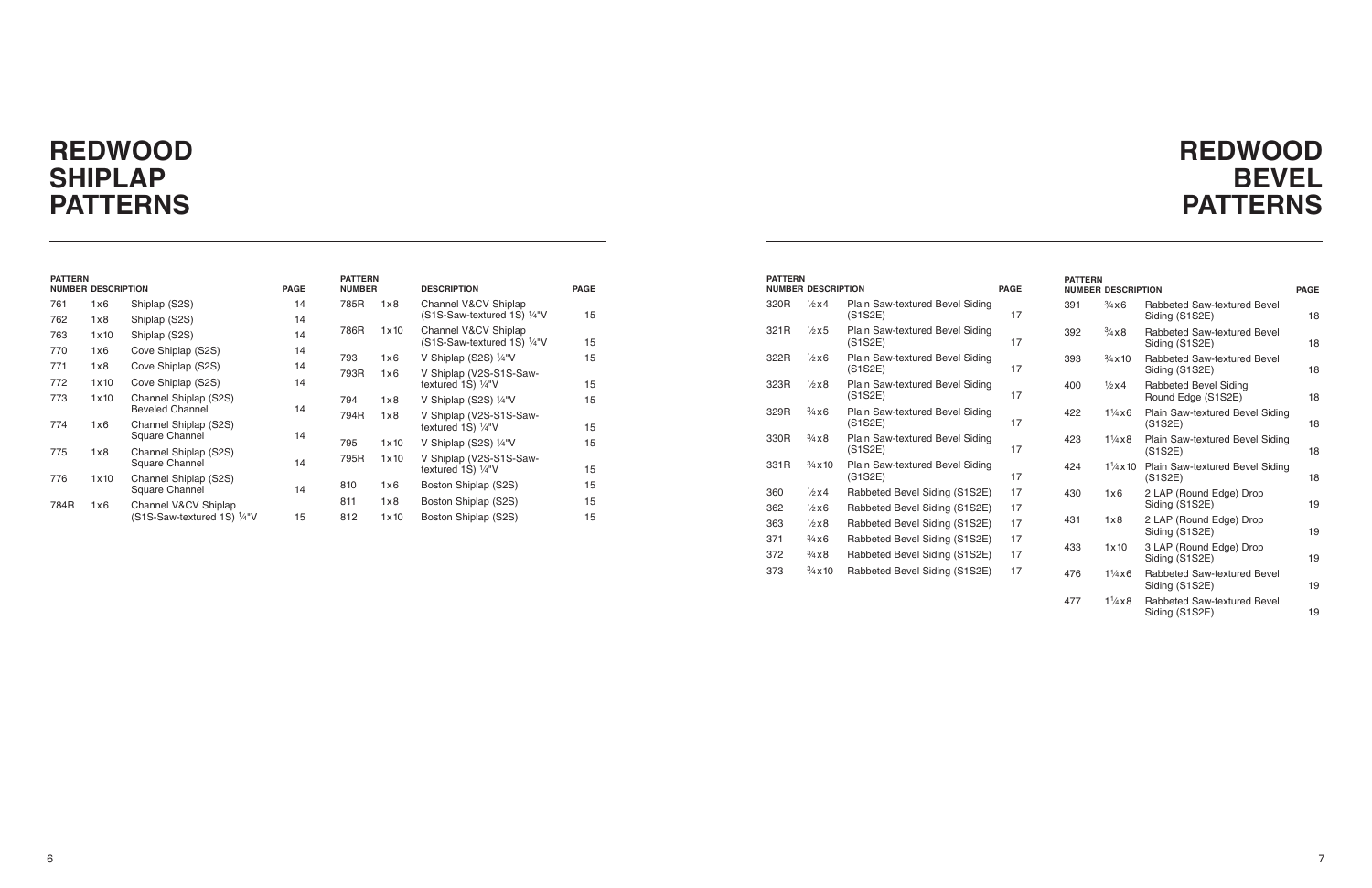| <b>PATTERN</b><br><b>NUMBER</b> | <b>DESCRIPTION</b>          | <b>PAGE</b> | <b>PATTERN</b><br><b>NUMBER</b> | <b>DESCRIPTION</b>                     | <b>PAGE</b> | <b>PATTERN</b><br><b>NUMBER</b> | <b>DESCRIPTION</b> | <b>PAGE</b> | <b>PATTERN</b><br><b>NUMBER</b> | <b>DESCRIPTION</b> | <b>PAGE</b> |
|---------------------------------|-----------------------------|-------------|---------------------------------|----------------------------------------|-------------|---------------------------------|--------------------|-------------|---------------------------------|--------------------|-------------|
| 482 2x6                         | T&G Decking (S2S-CM)        |             | 487<br>2x8                      | T&G Decking (V1S-S2S) 1/4"V            |             | 1x6                             | Fencing (S2S)      |             | 30<br>1x6                       | Fencing (S2S)      | 23          |
| 484 2x8                         | T&G Decking (S2S-CM)        |             | 488<br>2 x 10                   | T&G Decking (V1S-S2S) $\frac{1}{4}$ "V |             | 1x8                             | Fencing (S2S)      |             | 31<br>1x8                       | Fencing (S2S)      | 23          |
| 486 2x6                         | T&G Decking (V1S-S2S) 1/4"V |             | 2x12<br>489                     | T&G Decking (V1S-S2S) 1/4"V            | -21         |                                 |                    |             |                                 |                    |             |

## **REDWOOD FENCING PATTERNS**

| <b>PATTERN</b><br><b>NUMBER</b> |                                                 | <b>DESCRIPTION</b>  | <b>PAGE</b> | <b>PATTERN</b><br><b>NUMBER</b> |                                                | <b>DESCRIPTION</b> | <b>PAGE</b> |
|---------------------------------|-------------------------------------------------|---------------------|-------------|---------------------------------|------------------------------------------------|--------------------|-------------|
| 75                              | $\frac{11}{16}$ x 1 <sup>5</sup> / <sub>8</sub> | <b>Bed Mould</b>    | 24          | 266                             | $\frac{5}{16}$ x 1 $\frac{5}{8}$               | Lattice            | 24          |
| 105                             | $11/16X$ $11/16$                                | Quarter Round Mould | 24          | 267                             | $\frac{5}{16}$ x 1 $\frac{5}{16}$              | Lattice            | 24          |
| 175                             | $1\frac{1}{16} \times 2$                        | <b>Brick Mould</b>  | 24          | 268                             | $\frac{5}{16}$ x 1 $\frac{1}{16}$              | Lattice            | 24          |
| 176                             | $1\frac{1}{18}$ x $1\frac{5}{8}$                | <b>Brick Mould</b>  | 24          | 558                             | $\frac{5}{16}$ x2 <sup>1</sup> / <sub>2</sub>  | <b>Flat Batten</b> | 24          |
| 180                             | $1\frac{1}{4}x^2$                               | <b>Brick Mould</b>  | 24          | 559                             | $11/16 \times 15/8$                            | O.G. Batten        | 24          |
| 208                             | $11/16 \times 21/4$                             | Panel Mould         | 24          | 560                             | $11/16 \times 21/4$                            | O.G. Batten        | 24          |
| 210                             | $\frac{11}{16}$ x 1 <sup>5</sup> / <sub>8</sub> | Panel Mould         | 24          | 712                             | $\frac{9}{16}$ x 3 <sup>1</sup> / <sub>2</sub> | <b>Base Mould</b>  | 24          |
|                                 | 236EE 11/2x11/2                                 | Panel Mould         | 24          | 862                             | $\frac{11}{16}$ x 2 $\frac{1}{2}$              | Garage Door Stop   | 24          |
|                                 |                                                 |                     |             | 863                             | $11/16X2^{1/4}$                                | Garage Door Stop   | 24          |

## **REDWOOD MOULDING PATTERNS**

## **REDWOOD DECKING PATTERNS**

## **REDWOOD PLOWED FASCIA PATTERNS**

| <b>PATTERN</b><br><b>DESCRIPTION</b><br><b>PAGE</b><br><b>NUMBER</b> |     |                | <b>PATTERN</b><br><b>PAGE</b><br><b>DESCRIPTION</b><br><b>NUMBER</b> |    |     |                |    |
|----------------------------------------------------------------------|-----|----------------|----------------------------------------------------------------------|----|-----|----------------|----|
| 80                                                                   | 1x6 | Single Plow EE | 22                                                                   | 85 | 1x8 | Single Plow EE | 22 |
| 81                                                                   | 1x8 | Single Plow EE | 22                                                                   | 88 | 1x6 | Double Plow EE | 22 |
| 84                                                                   | 1x6 | Single Plow EE | 22                                                                   | 89 | 1x8 | Double Plow EE | 22 |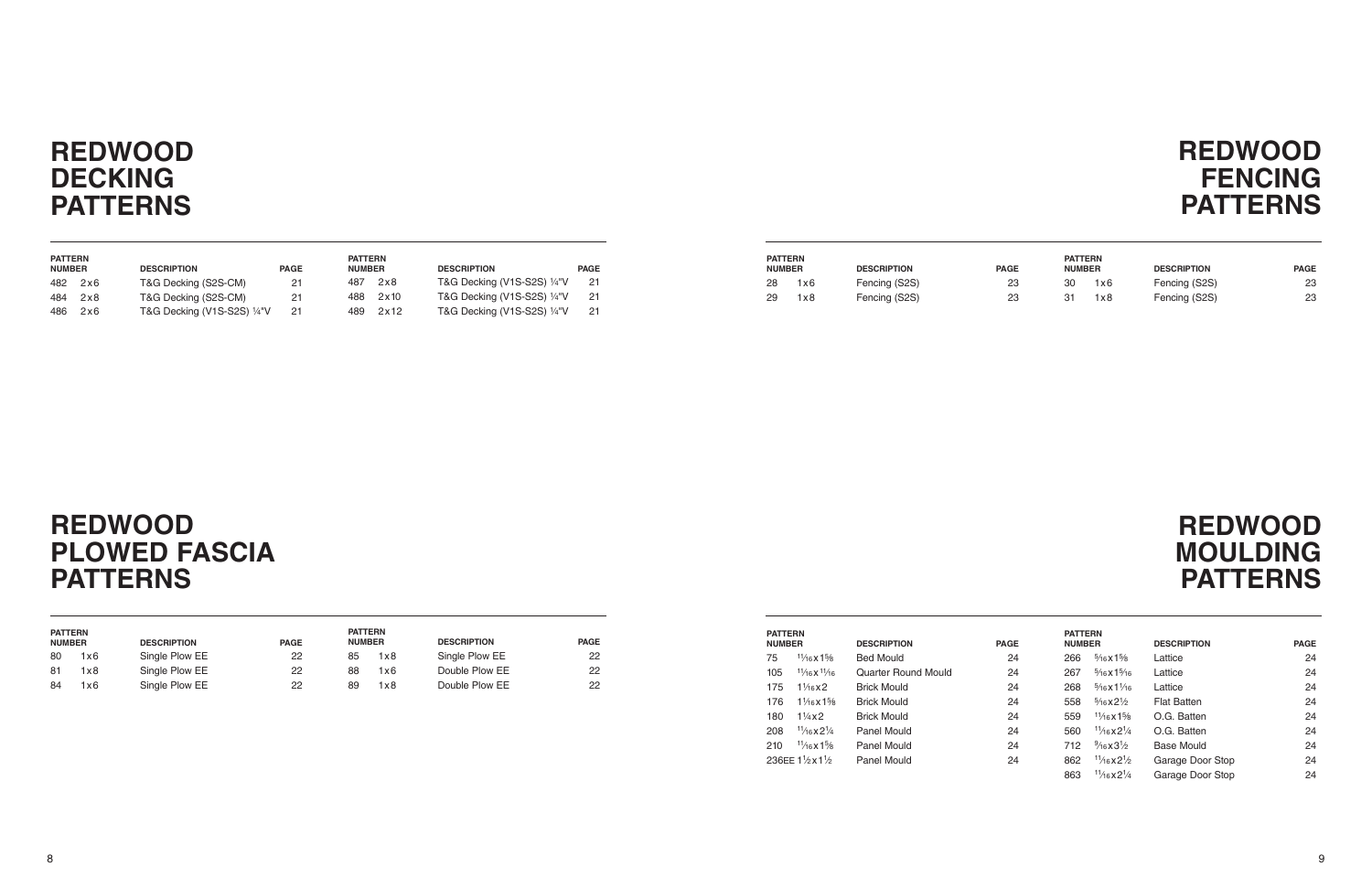## REDWOOD TONGUE & GROOVE PATTERNS









| <b>NOMINAL</b><br>SIZE | <b>PATTERN</b><br><b>NUMBER</b> |                | в              | <b>CONVERSION</b><br><b>FACTOR</b> |
|------------------------|---------------------------------|----------------|----------------|------------------------------------|
| 1x6                    | 16                              | $5\%$          | $5\frac{1}{8}$ | 1.18                               |
| 1x8                    | 17                              | 71⁄8           | $6\%$          | 1.17                               |
| 1 x 10                 | 18                              | $9\frac{1}{8}$ | 8%             | 1.13                               |

| <b>NOMINAL</b><br>SIZE | <b>PATTERN</b><br><b>NUMBER</b> | А              | B               | <b>CONVERSION</b><br><b>FACTOR</b> |
|------------------------|---------------------------------|----------------|-----------------|------------------------------------|
| $\frac{5}{8} \times 4$ | 204                             | $3\frac{3}{8}$ | $3\frac{3}{16}$ | 1.26                               |
| $5/8\times 6$          | 205                             | $5\%$          | $5\frac{3}{16}$ | 1.16                               |
| $\frac{5}{8}$ x 8      | 206                             | $7^{1/8}$      | $6^{15/16}$     | 1.16                               |

| 1x6            | 606            | $5\frac{3}{8}$ | $5\frac{1}{8}$ | 117               |
|----------------|----------------|----------------|----------------|-------------------|
| SIZE           | <b>NUMBER</b>  |                | B              | <b>FACTOR</b>     |
| <b>NOMINAL</b> | <b>PATTERN</b> |                |                | <b>CONVERSION</b> |

| <b>NOMINAL</b> | <b>PATTERN</b> |                |                |                 | <b>CONVERSION</b> |  |
|----------------|----------------|----------------|----------------|-----------------|-------------------|--|
| <b>SIZE</b>    | <b>NUMBER</b>  |                | B              |                 | <b>FACTOR</b>     |  |
| 1x6            | 616            | $5\%$          | $5\frac{1}{8}$ | $2\frac{1}{16}$ | 1 17              |  |
| 1x8            | 617            | $7\frac{1}{8}$ | $6\%$          | $2^{15/16}$     | 1.16              |  |
|                |                |                |                |                 |                   |  |

# REDWOOD TONGUE & GROOVE PATTERNS

\*Also available surfaced at 7⁄16''.



 $7\frac{1}{8}$  6<sup>7</sup>/8

 $9\frac{1}{8}$  8/<sub>8</sub>

⁄8 1.17

⁄8 1.13

| <b>NOMINAL</b><br>SIZE | <b>PATTERN</b><br><b>NUMBER</b> |
|------------------------|---------------------------------|
| 1x4                    | 707R                            |
| 1x6                    | 708R                            |
| 1x8                    | 715R                            |
| 1x10                   | 716R                            |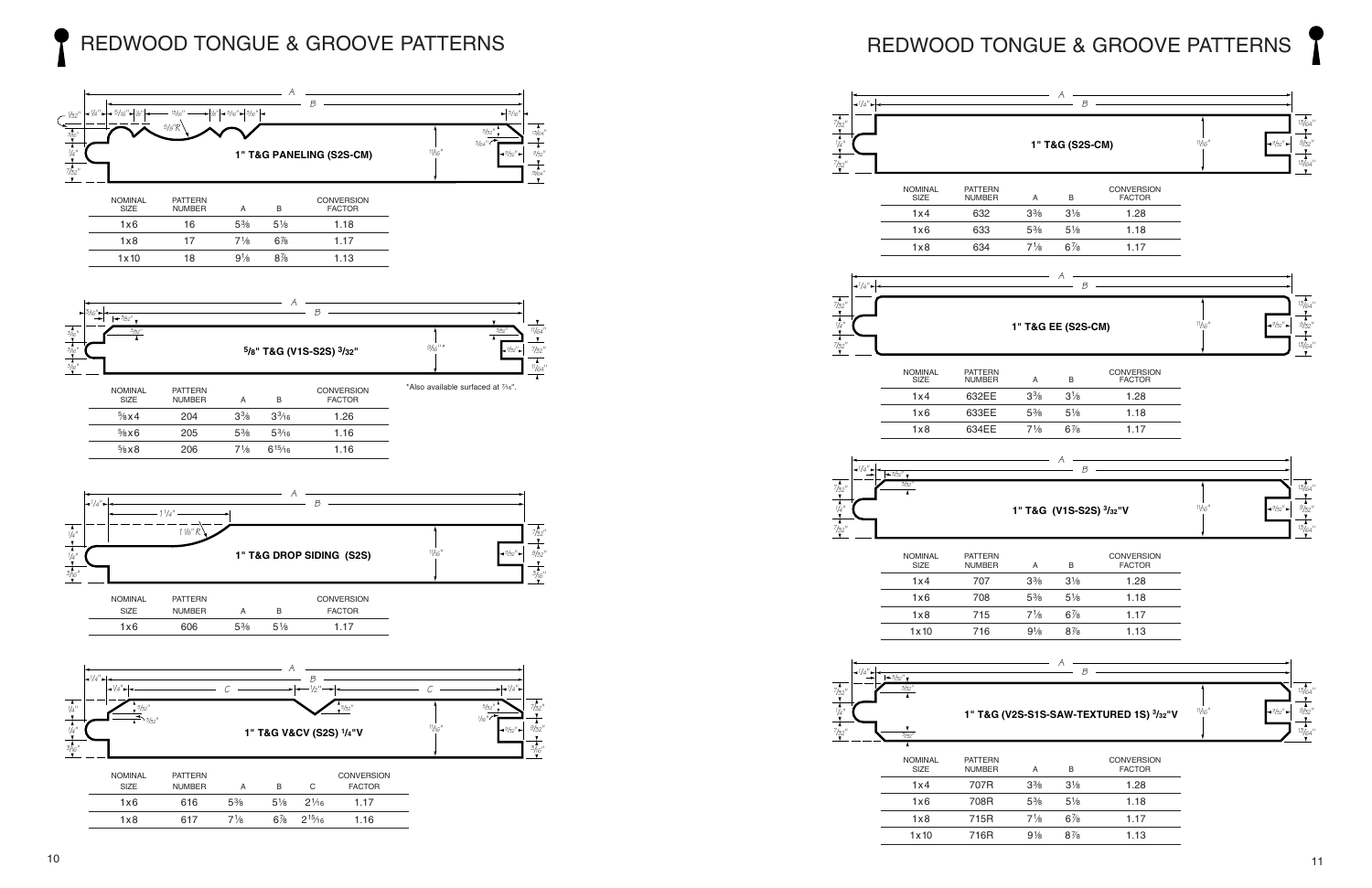## REDWOOD TONGUE & GROOVE PATTERNS NAILING TONGUE & GROOVE PATTERNS

### $-B$ A <sup>11</sup>/16" <sup>13</sup>/64" <sup>9</sup>/32" <sup>13</sup>/64" <sup>9</sup>/32" <sup>7</sup>/32" /4" /4" <sup>7</sup>/32" <sup>1</sup>/4" **1" T&G (V1S-S2S) 1/4"V** B A <sup>11</sup>/16" <sup>13</sup>/64" <sup>9</sup>/32" <sup>13</sup>/64" <sup>9</sup>/32" <sup>7</sup>/32" /4" <sup>7</sup>/32" <sup>1</sup>/4" **1" T&G (V2S-S1S-SAW-TEXTURED 1S) 1/4"V** /4" 5/32" <sup>5</sup>/32" 5/32" B A <sup>11</sup>/16" <sup>13</sup>/64"  $\frac{9}{32}$ <sup>13</sup>/64" <sup>13</sup>/32" <sup>7</sup>/32" /4" <sup>7</sup>/32" <sup>3</sup>/8" **1" T&G (V2S-S1S-SAW-TEXTURED 1S) 1/4"V** /4" 5/32" 5/32" B A <sup>11</sup>/16" <sup>9</sup>/32" <sup>7</sup>/16" <sup>7</sup>/64" <sup>7</sup>/64" /8" <sup>3</sup>/32" <sup>3</sup>/32" 1 /4" <sup>3</sup>/8" **1" T&G (V2S-S1S-SAW-TEXTURED 1S) 1/8"V** /8" 7/64" 7/64" 7/64" 7/64" NOMINAL PATTERN CONVERSION **NUMBER** 1x4 709 33⁄8 31⁄8 1.28 1x6 711 53⁄8 51⁄8 1.18  $1 \times 8$  712 7<sup>1</sup>/8 6<sup>7</sup>/8 ⁄8 1.17 1 x 10 713  $9\frac{1}{8}$  8<sup>7</sup>/8 ⁄8 1.13 NOMINAL PATTERN CONVERSION<br>
SIZE NUMBER A B FACTOR NUMBER 1x4 709R 3<sup>3</sup>/8 3<sup>1</sup>/8 1.28 1x6 711R 53⁄8 51⁄8 1.18 1x8 712R 7<sup>1</sup>/8 6<sup>7</sup>/8 ⁄8 1.17 1x10 713R 9<sup>1</sup>/8 8<sup>7</sup>/8 ⁄8 1.13 NOMINAL PATTERN CONVERSION<br>
SIZE NUMBER A B FACTOR **NUMBER** 1x6 726R 5<sup>3</sup>% 5<sup>\*</sup> 1.20 1x8 727R 71⁄8 63⁄4\* 1.19 1x10 728R 9<sup>1</sup>/8 8<sup>3</sup>/<sub>4</sub>\* 1.15 \*Under ALS size NOMINAL PATTERN CONVERSION

| SIZE            | <b>NUMBER</b> |                | в          | <b>FACTOR</b> |
|-----------------|---------------|----------------|------------|---------------|
| 1x4             | 732R          | $3\frac{3}{8}$ | $3^*$      | 1.33          |
| 1x6             | 733R          | $5\%$          | $5^*$      | 1.20          |
| 1x8             | 734R          | $7\frac{1}{8}$ | $6^{3/4*}$ | 1.19          |
| *Under ALS size |               |                |            |               |



TONGUE & GROOVE NAILING METHOD Horizontal or Vertical Siding (Sideview)

Blind nail 4- and 6-inch widths through the tongue with finish nails. Use one nail per bearing.

For patterns wider than six inches, face nail using two 8-penny nails per bearing. Position nails onequarter of the width of the material in from each edge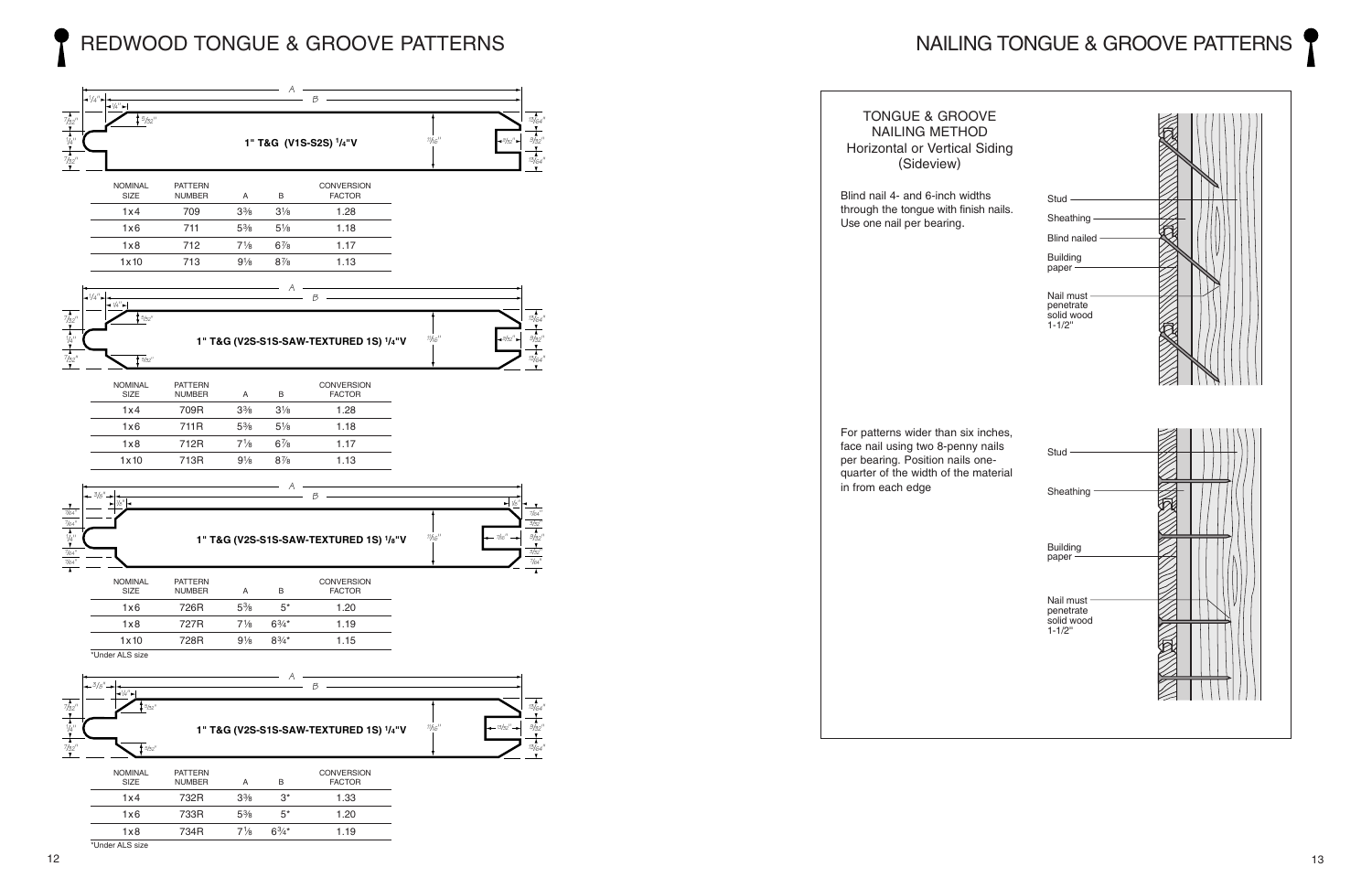

| <b>PATTERN</b><br><b>NUMBER</b> | А              | B              | <b>CONVERSION</b><br><b>FACTOR</b> |
|---------------------------------|----------------|----------------|------------------------------------|
| 774                             | $5\%$          | $4\frac{7}{8}$ | 1.24                               |
| 775                             | $7\frac{1}{8}$ | $6\frac{5}{8}$ | 1.21                               |
| 776                             | $9\frac{1}{8}$ | $8\frac{5}{8}$ | 1.16                               |
|                                 |                |                |                                    |



### B

A

<sup>11</sup>/32"

 $11/16"$ 

 $\frac{1}{2}$ 

<sup>17</sup>/32"─<del>→</del> 11/32"





### **1" BOSTON SHIPLAP (S2S)**





## NOMINAL PATTERN CONVERSION SIZE NUMBER A B FACTOR  $1.24$ 1x8 794 71⁄8 65⁄8 1.21 1x10 795 91⁄8 85⁄8 1.16

| <b>NOMINAL</b><br><b>SIZE</b> | <b>PATTERN</b><br><b>NUMBER</b> | А              | в              | <b>CONVERSION</b><br><b>FACTOR</b> |
|-------------------------------|---------------------------------|----------------|----------------|------------------------------------|
| 1x6                           | 793R                            | $5\%$          | $4\frac{7}{8}$ | 1.24                               |
| 1x8                           | 794R                            | $7\frac{1}{8}$ | $6\%$          | 1.21                               |
| 1x10                          | 795R                            | $9\frac{1}{8}$ | $8\frac{5}{8}$ | 1.16                               |

| <b>NOMINAL</b><br><b>SIZE</b> | <b>PATTERN</b><br><b>NUMBER</b> | А              | в              | <b>CONVERSION</b><br><b>FACTOR</b> |
|-------------------------------|---------------------------------|----------------|----------------|------------------------------------|
| 1x6                           | 810                             | $5\%$          | $4\frac{7}{8}$ | 1.24                               |
| 1x8                           | 811                             | $7\frac{1}{8}$ | $6\frac{5}{8}$ | 1.21                               |
| 1x10                          | 812                             | $9\frac{1}{8}$ | $8\frac{5}{8}$ | 1.16                               |
|                               |                                 |                |                |                                    |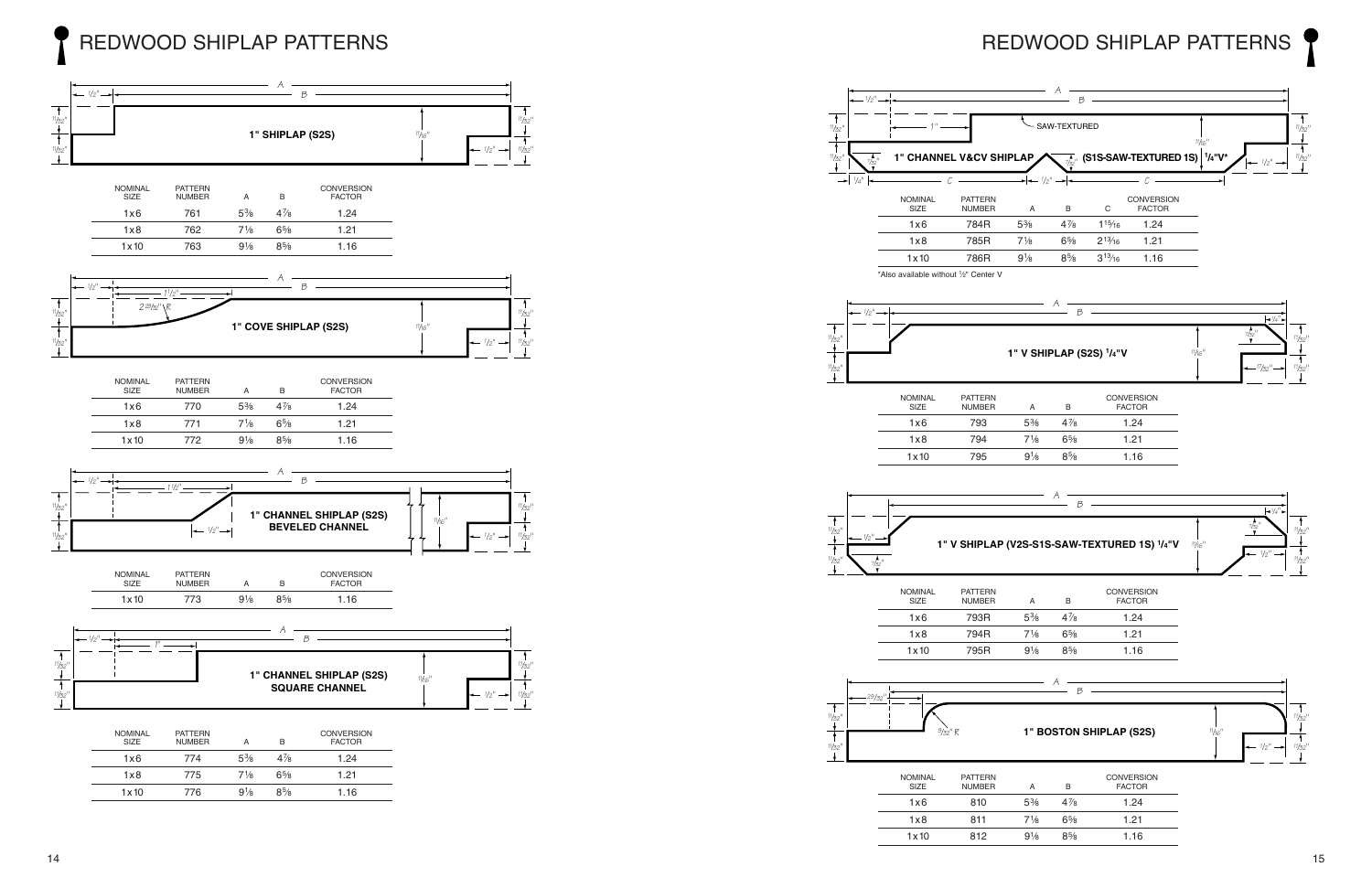## NAILING SHIPLAP PATTERNS



|                        |                                 |                |                                                             | REDWOOD BEVEL PATTERNS                            |
|------------------------|---------------------------------|----------------|-------------------------------------------------------------|---------------------------------------------------|
|                        |                                 |                | A                                                           |                                                   |
|                        |                                 |                | 1/2" PLAIN SAW-TEXTURED BEVEL SIDING (S1S2E)                | 7/6"<br>- SAW-TEXTURED                            |
|                        |                                 |                |                                                             |                                                   |
| NOMINAL<br>SIZE        | <b>PATTERN</b><br><b>NUMBER</b> | Α              | <b>CONVERSION</b><br><b>FACTOR</b>                          |                                                   |
| $1/2\times 4$          | 320R                            | $3\frac{1}{2}$ | 1.60                                                        |                                                   |
| $1/2\times 5$          | 321R                            | $4^{1/2}$      | 1.43                                                        |                                                   |
| $\frac{1}{2}x6$        | 322R                            | $5\frac{1}{2}$ | 1.34                                                        |                                                   |
| $1/2\times8$           | 323R                            | $7\frac{1}{4}$ | 1.28                                                        |                                                   |
|                        |                                 |                | A                                                           |                                                   |
|                        |                                 |                | 3/4" PLAIN SAW-TEXTURED BEVEL SIDING (S1S2E)                | 11/16                                             |
|                        |                                 |                |                                                             | SAW-TEXTURED                                      |
| NOMINAL                | <b>PATTERN</b>                  |                | <b>CONVERSION</b>                                           |                                                   |
| <b>SIZE</b>            | <b>NUMBER</b>                   | Α              | <b>FACTOR</b>                                               |                                                   |
| $\frac{3}{4}$ x 6      | 329R                            | $5\frac{1}{2}$ | 1.34                                                        |                                                   |
| $\frac{3}{4} \times 8$ | 330R                            | $7^{1/4}$      | 1.28                                                        |                                                   |
| $\frac{3}{4}$ x 10     | 331R                            | $9^{1/4}$      | 1.22                                                        |                                                   |
|                        |                                 |                | A                                                           |                                                   |
|                        |                                 |                | <sup>1</sup> / <sub>2</sub> " RABBETED BEVEL SIDING (S1S2E) | $\frac{1}{2}$<br>7⁄16"<br>$3/6$ $^{\prime\prime}$ |
|                        |                                 |                |                                                             | <b>RESAWN BACK</b>                                |
| NOMINAL<br><b>SIZE</b> | <b>PATTERN</b><br><b>NUMBER</b> | Α              | CONVERSION<br><b>FACTOR</b>                                 |                                                   |
| $1/2 \times 4$         | 360                             | $3\frac{1}{2}$ | 1.28                                                        |                                                   |
| $1/2\times 6$          | 362                             | $5\frac{1}{2}$ | 1.17                                                        |                                                   |
| $1/2\times8$           | 363                             | $7\frac{1}{4}$ | 1.17                                                        |                                                   |
|                        |                                 |                |                                                             |                                                   |
|                        |                                 |                | A                                                           |                                                   |
|                        |                                 |                | 3/4" RABBETED BEVEL SIDING (S1S2E)                          | -½"-<br>11/16                                     |
|                        |                                 |                |                                                             | $\blacktriangle$<br>$\frac{9}{32}$ <sup>11</sup>  |
| <b>NOMINAL</b>         | <b>PATTERN</b>                  |                | CONVERSION                                                  | <b>RESAWN BACK</b>                                |
| SIZE                   | <b>NUMBER</b>                   | Α              | <b>FACTOR</b>                                               |                                                   |
| $\frac{3}{4}x6$        | 371                             | $5\frac{1}{2}$ | 1.17                                                        |                                                   |
| $\frac{3}{4} \times 8$ | 372                             | $7\frac{1}{4}$ | 1.17                                                        |                                                   |
| $\frac{3}{4}$ x 10     | 373                             | $9\frac{1}{4}$ | 1.13                                                        |                                                   |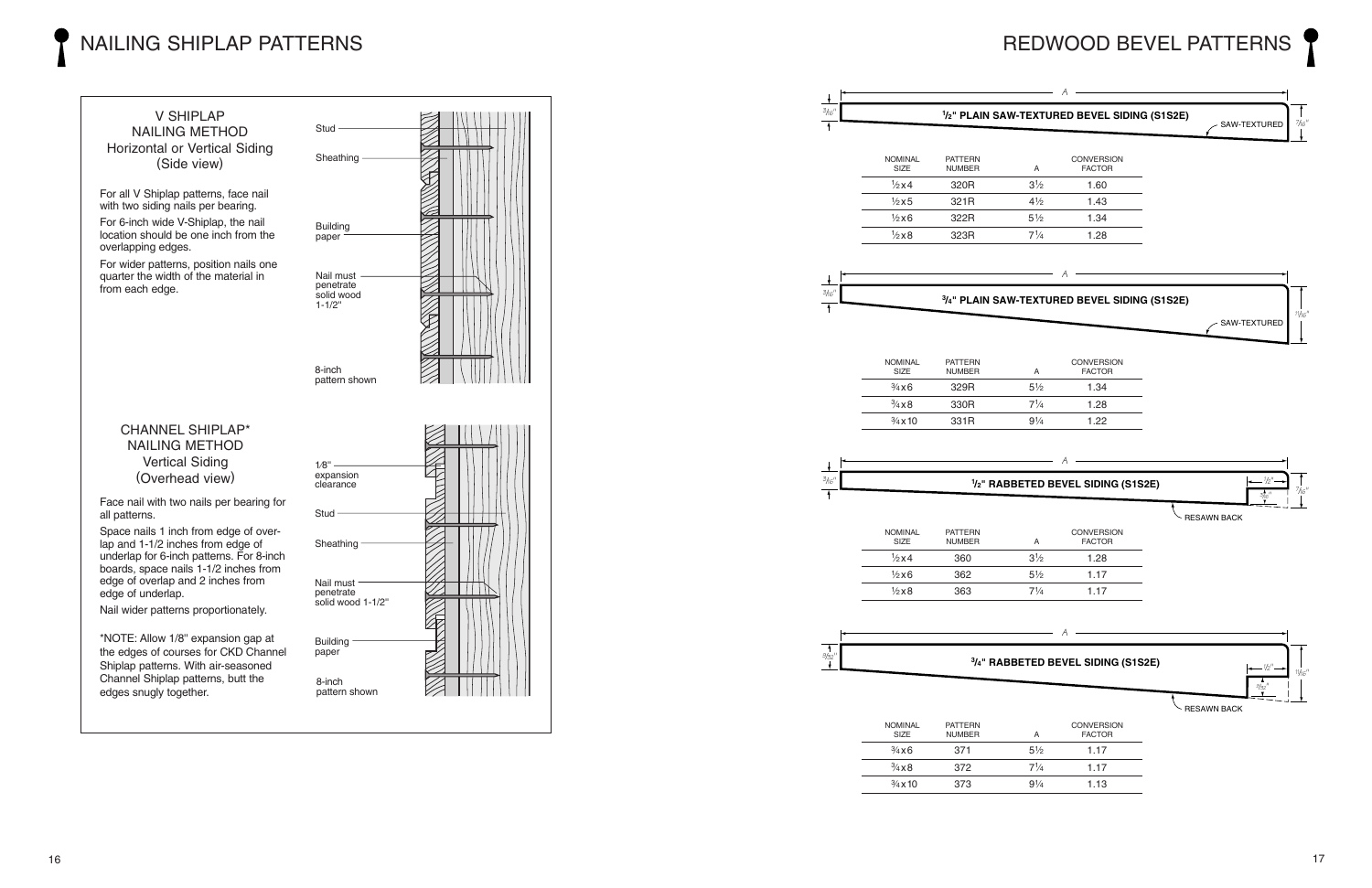

A SAW-TEXTURED FACE 1 <sup>3</sup>/32" **11 /4" PLAIN SAW-TEXTURED BEVEL SIDING (S1S2E)**  $\overline{1}$  $5/16"$ 







**1 /2" RABBETED BEVEL SIDING ROUND EDGE (S1S2E)**







 $\overline{+}$ 

| <b>NOMINAL</b><br><b>SIZE</b> | PALLERN<br><b>NUMBER</b> |  |
|-------------------------------|--------------------------|--|
| $1\frac{1}{4}x6$              | 476                      |  |
| $1\frac{1}{4} \times 8$       | 477                      |  |
| *Under ALS size               |                          |  |

# REDWOOD BEVEL PATTERNS

 $7\frac{1}{8}$  1.25



| $\frac{3}{4}$ x 6      | 391 | $5\frac{1}{2}$ | 1.17 |
|------------------------|-----|----------------|------|
| $\frac{3}{4} \times 8$ | 392 | $7\frac{1}{4}$ | 1.17 |
| $\frac{3}{4}$ x 10     | 393 | $9\frac{1}{4}$ | 1.13 |
|                        |     |                |      |

| <b>NOMINAL</b><br>SIZE | <b>PATTERN</b><br><b>NUMBER</b> |                | <b>CONVERSION</b><br><b>FACTOR</b> |
|------------------------|---------------------------------|----------------|------------------------------------|
| $1/2 \times 4$         | 400                             | $3\frac{1}{2}$ | 1.28                               |
| *Under ALS size        |                                 |                |                                    |

| <b>NOMINAL</b><br>SIZE   | <b>PATTERN</b><br><b>NUMBER</b> | А              | <b>CONVERSION</b><br><b>FACTOR</b> |  |
|--------------------------|---------------------------------|----------------|------------------------------------|--|
| $1\frac{1}{4}x6$         | 422.                            | $5^{3}/8*$     | 1.37                               |  |
| $1\frac{1}{4}x8$         | 423                             | $7\frac{1}{8}$ | 1.31                               |  |
| $1\frac{1}{4} \times 10$ | 424                             | $9\frac{1}{8}$ | 1.23                               |  |
|                          |                                 |                |                                    |  |

\*Under ALS size

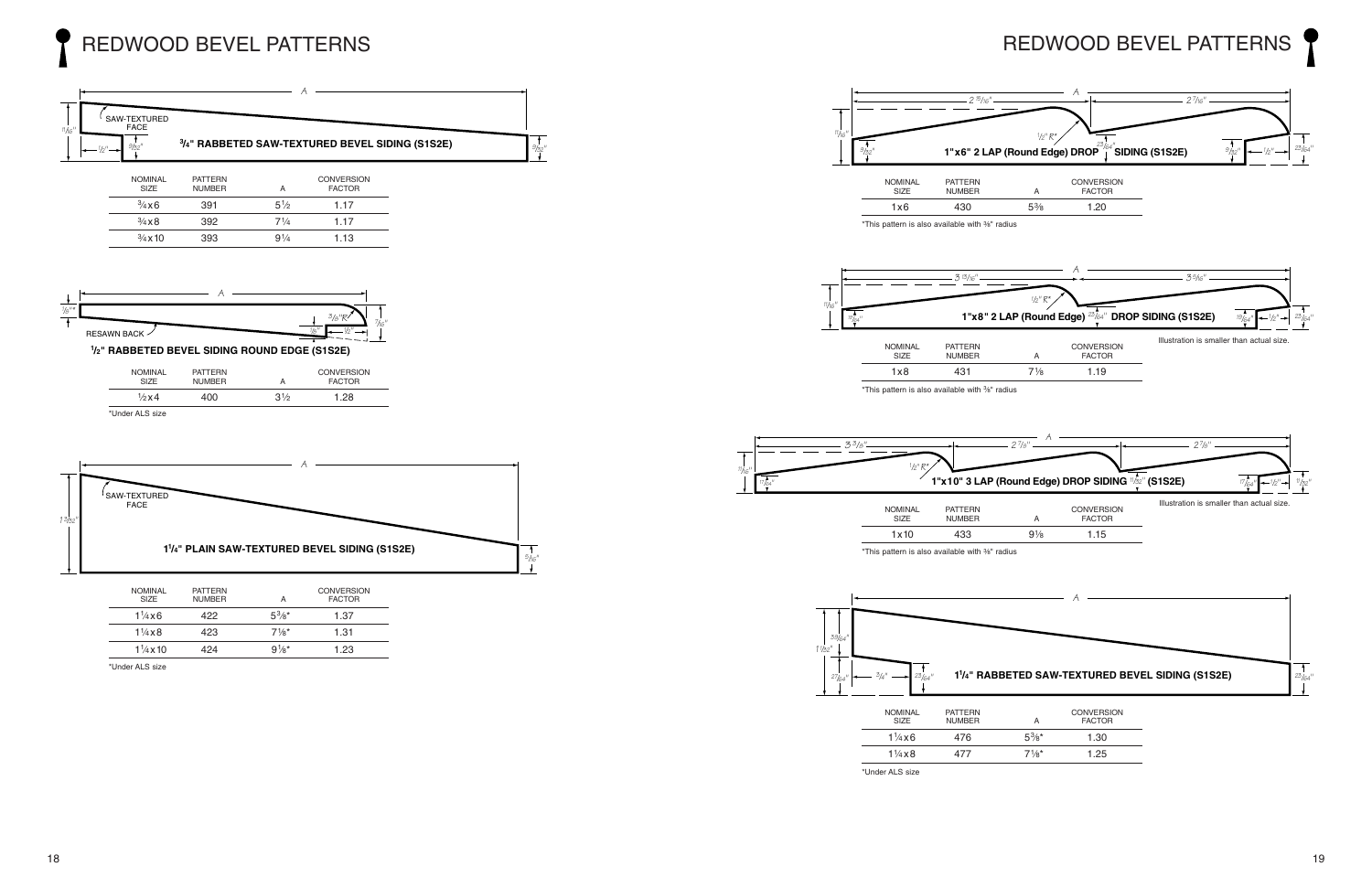## NAILING BEVEL PATTERNS





| <b>NOMINAL</b><br>SIZE. | <b>PATTERN</b><br><b>NUMBER</b> |                  |      | <b>CONVERSION</b><br><b>FACTOR</b> |
|-------------------------|---------------------------------|------------------|------|------------------------------------|
| 2x6                     | 482                             | $5\%$            | b    | 1.20                               |
| 2x8                     | 484                             | 71/ <sub>8</sub> | 63/4 | 1.19                               |

| <b>NOMINAL</b><br>SIZE | <b>PATTERN</b><br><b>NUMBER</b> | А               | В              | <b>CONVERSION</b><br><b>FACTOR</b> |
|------------------------|---------------------------------|-----------------|----------------|------------------------------------|
| 2x6                    | 486                             | $5\%$           | 5              | 1.20                               |
| 2x8                    | 487                             | $7\frac{1}{8}$  | $6\frac{3}{4}$ | 1.19                               |
| 2x10                   | 488                             | $9\frac{1}{8}$  | $8^{3}/4$      | 1.15                               |
| 2x12                   | 489                             | $11\frac{1}{8}$ | $10^{3}/4$     | 1.12                               |

## REDWOOD DECKING PATTERNS





 $-3/8"$  $\overline{\textbf{r}}$  $17/32'$  $\frac{17}{32}$ "



Face nail with one nail only per bearing. Drive nail so shank clears the top of the preceding undercourse.

**BEWARE OF DRIVING NAIL HOME WITH TOO HEAVY A FINAL BLOW. WOOD MAY SPLIT OR CUP DUE TO NON-SUPPORT IN CAVITY.**

### RABBETED BEVEL\* NAILING METHOD Horizontal Siding (Side view)

Face nail with one nail only per bearing. Drive nail about one inch above lower edge of course.

\*NOTE: Allow 1/8'' expansion gap at rabbet for CKD Rabbeted Bevel patterns. With air-seasoned Rabbeted Bevel patterns, butt the edges snugly together.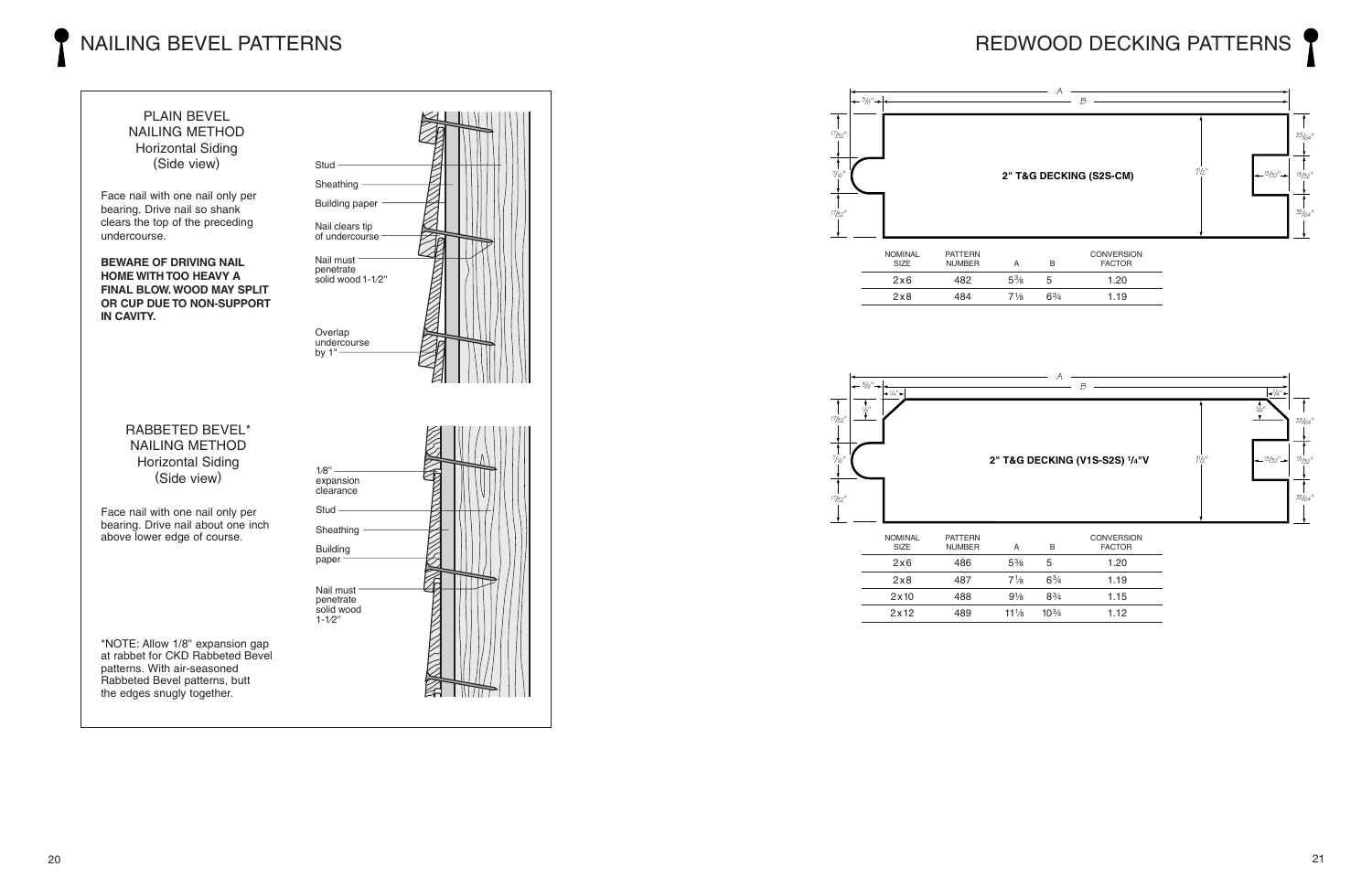







| <b>NOMINAL</b><br><b>SIZE</b> | PATTERN<br><b>NUMBER</b> |       | В              | <b>CONVERSION</b><br><b>FACTOR</b> |
|-------------------------------|--------------------------|-------|----------------|------------------------------------|
| 1 x 6                         | 30                       | $5\%$ | $5\frac{3}{2}$ | 1.18                               |
| 1x8                           | 31                       | 71⁄8  | 627/32         | 1.17                               |

# REDWOOD FENCING PATTERNS

|      |                | .    |
|------|----------------|------|
| 5%   | $4^{15}/_{16}$ | 1.22 |
| 71⁄8 | $6^{11}/16$    | 1.20 |

| <b>NOMINAL</b><br><b>SIZE</b> | <b>PATTERN</b><br><b>NUMBER</b> | <b>PLOW</b>    | А              |  |
|-------------------------------|---------------------------------|----------------|----------------|--|
| 1x6                           | 80                              | $\frac{5}{16}$ | $5\frac{1}{2}$ |  |
| 1x8                           | 81                              | $\frac{5}{16}$ | $7^{1/4}$      |  |
| 1x6                           | 84                              | $\frac{7}{16}$ | $5\frac{1}{2}$ |  |
| 1x8                           | 85                              | $\frac{7}{16}$ | $7^{1/4}$      |  |

| <b>NOMINAL</b><br>SIZE | <b>PATTERN</b><br><b>NUMBER</b> |                |  |
|------------------------|---------------------------------|----------------|--|
| 1x6                    | 88                              | $5\frac{1}{2}$ |  |
| 1x8                    | 89                              | $7\frac{1}{4}$ |  |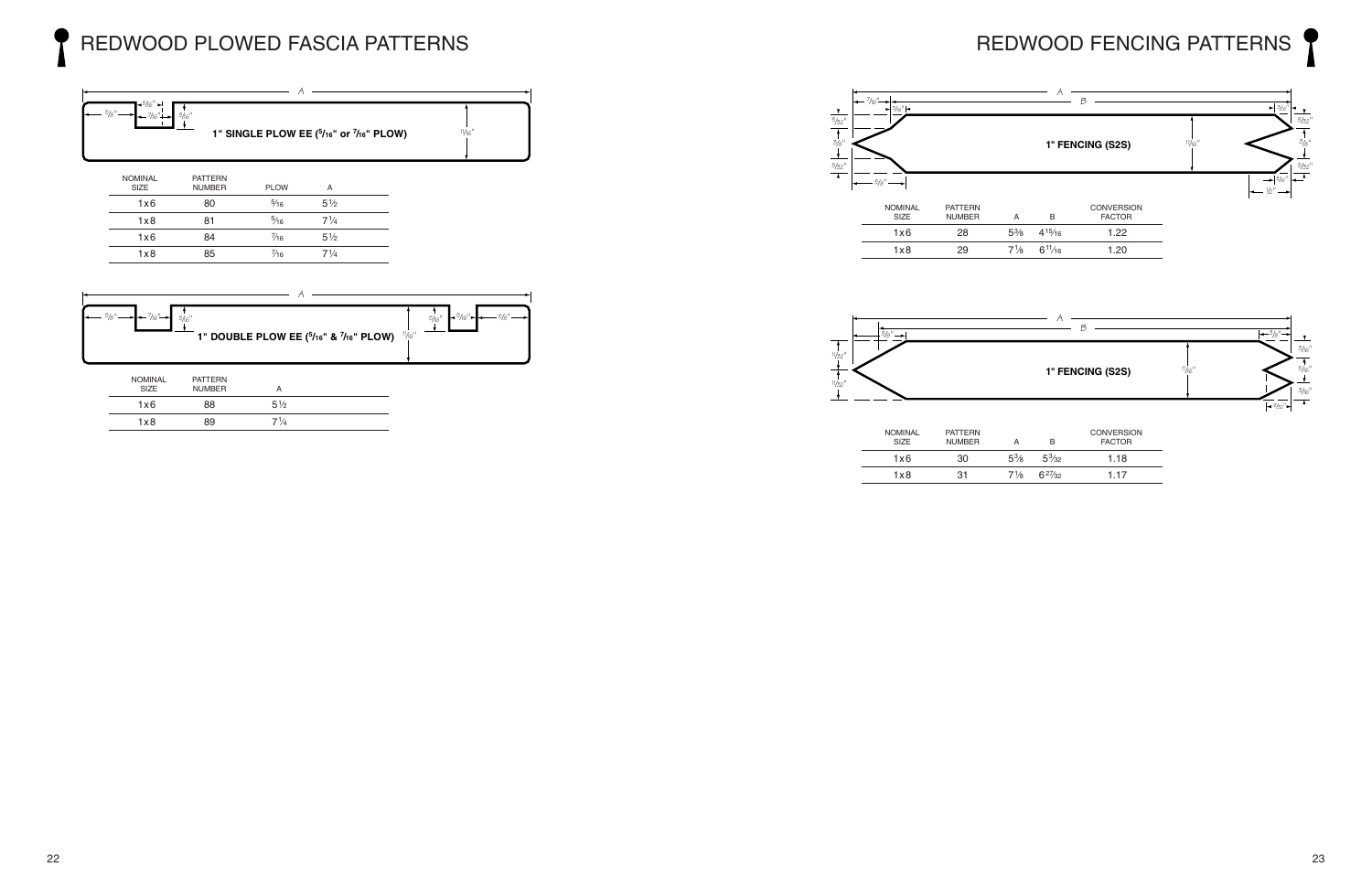## REDWOOD MOULDING PATTERNS



| <b>PATTERN</b><br><b>NUMBER</b> |                         | <b>DESCRIPTION</b>                                                  | <b>PAGE</b>     | <b>PATTERN</b><br><b>NUMBER</b> |               | <b>DESCRIPTION</b>                                                         | <b>PAGE</b> |
|---------------------------------|-------------------------|---------------------------------------------------------------------|-----------------|---------------------------------|---------------|----------------------------------------------------------------------------|-------------|
| 16                              | 1x6                     | T&G Paneling (S2S-CM)                                               | 10              | 707                             | 1x4           | T&G (V1S-S2S) ¾2"V                                                         | 11          |
| 17                              | 1x8                     | T&G Paneling (S2S-CM)                                               | 10 <sup>°</sup> | 707R                            | 1x4           | T&G (V2S-S1S-Saw-textured 1S) 3/32"V                                       | 11          |
| 18                              | 1x10                    | T&G Paneling (S2S-CM)                                               | 10              | 708                             | 1x6           | T&G (V1S-S2S) 3/32"V                                                       | 11          |
| 204                             | $\frac{5}{8}x4$         | T&G (V1S-S2S) 3/32"V                                                | 10 <sup>°</sup> | 708R                            | 1x6           | T&G (V2S-S1S-Saw-textured 1S) 3/32"V                                       | 11          |
| 205                             | $\frac{5}{8}$ x 6       | T&G (V1S-S2S) 3/32"V                                                | 10              | 709                             | 1x4           | T&G (V1S-S2S) ¼"V                                                          | 12          |
| 206                             | %x8                     | T&G (V1S-S2S) 3/32"V                                                | 10 <sup>°</sup> | 709R                            | 1x4           | T&G (V2S-S1S-Saw-textured 1S) 1/4"V                                        | 12          |
| 320R                            | $\frac{1}{2}x4$         | Plain Saw-textured Bevel Siding (S1S2E)                             | 17              | 711                             | 1x6           | T&G (V1S-S2S) 1/4"V                                                        | 12          |
| 321R                            | $1/2\times 5$           | Plain Saw-textured Bevel Siding (S1S2E)                             | 17              | 711R                            | 1x6           | T&G (V2S-S1S-Saw-textured 1S) 1/4"V                                        | 12          |
| 322R                            | $\frac{1}{2}$ x 6       | Plain Saw-textured Bevel Siding (S1S2E)                             | 17              | 712                             | 1x8           | T&G (V1S-S2S) 1/4"V                                                        | 12          |
| 323R                            | $\frac{1}{2}x8$         | Plain Saw-textured Bevel Siding (S1S2E)                             | 17              | 712R                            | 1x8           | T&G (V2S-S1S-Saw-textured 1S) 1/4"V                                        | 12          |
| 329R                            | $\frac{3}{4}$ x 6       | Plain Saw-textured Bevel Siding (S1S2E)                             | 17              | 713                             | $1 \times 10$ | T&G (V1S-S2S) 1/4"V                                                        | 12          |
| 330R                            | $\frac{3}{4} \times 8$  | Plain Saw-textured Bevel Siding (S1S2E)                             | 17              | 713R                            | 1x10          | T&G (V2S-S1S-Saw-textured 1S) 1/4"V                                        | 12          |
| 331R                            | $\frac{3}{4}$ x 10      | Plain Saw-textured Bevel Siding (S1S2E)                             | 17              | 715                             | 1x8           | T&G (V1S-S2S) 3/32"V                                                       | 11          |
| 360                             | $\frac{1}{2}x4$         | Rabbeted Bevel Siding (S1S2E)                                       | 17              | 715R                            | 1x8           | T&G (V2S-S1S-Saw-textured 1S) 3/32"V                                       | 11          |
| 362                             | $\frac{1}{2}x6$         | Rabbeted Bevel Siding (S1S2E)                                       | 17              | 716                             | 1x10          | T&G (V1S-S2S) 3/32"V                                                       | 11          |
| 363                             | $\frac{1}{2}x8$         | Rabbeted Bevel Siding (S1S2E)                                       | 17              | 716R                            | 1x10          | T&G (V2S-S1S-Saw-textured 1S) 3/32"V                                       | 11          |
| 371                             | $\frac{3}{4}$ x 6       | Rabbeted Bevel Siding (S1S2E)                                       | 17              | 726R                            | 1x6           | T&G (V2S-S1S-Saw-textured 1S) 1/8"V                                        | 12          |
| 372                             | $\frac{3}{4} \times 8$  | Rabbeted Bevel Siding (S1S2E)                                       | 17              | 727R                            | 1x8           | T&G (V2S-S1S-Saw-textured 1S) 1/8"V                                        | 12          |
| 373                             | $\frac{3}{4}$ x 10      | Rabbeted Bevel Siding (S1S2E)                                       | 17              | 728R                            | 1x10          | T&G (V2S-S1S-Saw-textured 1S) 1/8"V                                        | 12          |
| 391                             | $\frac{3}{4}x6$         | Rabbeted Saw-textured Bevel Siding<br>(S1S2E)                       | 18              | 732R<br>733R                    | 1x4<br>1x6    | T&G (V2S-S1S-Saw-textured 1S) 1/4"V<br>T&G (V2S-S1S-Saw-textured 1S) 1/4"V | 12<br>12    |
| 392                             | $\frac{3}{4}$ x 8       | Rabbeted Saw-textured Bevel Siding<br>(S1S2E)                       | 18              | 734R                            | 1x8           | T&G (V2S-S1S-Saw-textured 1S) 1/4"V                                        | 12          |
| 393                             | $\frac{3}{4}$ x 10      | Rabbeted Saw-textured Bevel Siding                                  |                 | 761                             | 1x6           | Shiplap (S2S)                                                              | 14          |
|                                 |                         | (S1S2E)                                                             | 18              | 762                             | 1x8           | Shiplap (S2S)                                                              | 14          |
| 400                             | $\frac{1}{2}x4$         | Rabbeted Bevel Siding Round Edge                                    |                 | 763                             | 1x10          | Shiplap (S2S)                                                              | 14          |
|                                 |                         | (S1S2E)                                                             | 18              | 770                             | 1x6           | Cove Shiplap (S2S)                                                         | 14          |
| 422                             | $1\frac{1}{4}x6$        | Plain Saw-textured Bevel Siding (S1S2E)                             | 18              | 771                             | 1x8           | Cove Shiplap (S2S)                                                         | 14          |
| 423                             | $1\frac{1}{4} \times 8$ | Plain Saw-textured Bevel Siding (S1S2E)                             | 18              | 772                             | 1x10          | Cove Shiplap (S2S)                                                         | 14          |
| 424                             |                         | 1 <sup>1</sup> /4x10 Plain Saw-textured Bevel Siding (S1S2E)        | 18              | 773                             | 1x10          | Channel Shiplap (S2S) Beveled Channel                                      | 14          |
| 430                             | 1x6                     | 2 LAP (Round Edge) Drop Siding (S1S2E)                              | 19              | 774                             | 1x6           | Channel Shiplap (S2S) Square Channel                                       | 14          |
| 431                             | 1x8                     | 2 LAP (Round Edge) Drop Siding (S1S2E)                              | 19              | 775                             | 1x8           | Channel Shiplap (S2S) Square Channel                                       | 14          |
| 433                             | 1x10                    | 3 LAP (Round Edge) Drop Siding (S1S2E)                              | 19              | 776                             | 1x10          | Channel Shiplap (S2S) Square Channel                                       | 14          |
| 476                             | $1\frac{1}{4}x6$        | Rabbeted Saw-textured Bevel Siding<br>(S1S2E)                       | 19              | 784R                            | 1x6           | Channel V&CV Shiplap (S1S-Saw-textured<br>1S) ¼"V                          | 15          |
| 477                             |                         | 1 <sup>1</sup> /4 x 8 Rabbeted Saw-textured Bevel Siding<br>(S1S2E) | 19              | 785R                            | 1x8           | Channel V&CV Shiplap (S1S-Saw-textured<br>1S) 1/4"V                        | 15          |
| 606                             | 1x6                     | T&G Drop Siding (S2S)                                               | 10              | 786R                            | 1x10          | Channel V&CV Shiplap (S1S-Saw-textured                                     |             |
| 616                             | 1x6                     | T&G V&CV (S2S) 1/4"V                                                | 10              |                                 |               | 1S) 1/4"V                                                                  | 15          |
| 617                             | 1x8                     | T&G V&CV (S2S) 1/4"V                                                | 10              | 793                             | 1x6           | V Shiplap (S2S) 1/4"V                                                      | 15          |
| 632                             | 1x4                     | T&G (S2S-CM)                                                        | 11              | 793R                            | 1x6           | V Shiplap (V2S-S1S-Saw-textured 1S) 1/4"V                                  | 15          |
| 632EE                           | 1x4                     | T&G EE (S2S-CM)                                                     | 11              | 794                             | 1x8           | V Shiplap (S2S) 1/4"V                                                      | 15          |
| 633                             | 1x6                     | T&G (S2S-CM)                                                        | 11              | 794R                            | 1x8           | V Shiplap (V2S-S1S-Saw-textured 1S) 1/4"V                                  | 15          |
| 633EE                           | 1x6                     | T&G EE (S2S-CM)                                                     | 11              | 795                             | 1x10          | V Shiplap (S2S) 1/4"V                                                      | 15          |
| 634                             | 1x8                     | T&G (S2S-CM)                                                        | 11              | 795R                            | 1x10          | V Shiplap (V2S-S1S-Saw-textured 1S) 1/4"V                                  | 15          |
| 634EE                           | 1x8                     | T&G EE (S2S-CM)                                                     | 11              | 810                             | 1x6           | Boston Shiplap (S2S)                                                       | 15          |
|                                 |                         |                                                                     |                 |                                 |               |                                                                            |             |
|                                 |                         |                                                                     |                 | 811                             | 1x8           | Boston Shiplap (S2S)                                                       | 15          |
|                                 |                         |                                                                     |                 | 812                             | $1 \times 10$ | Boston Shiplap (S2S)                                                       | 15          |

## **INDEX**

## **SIDING AND PANELING PATTERNS**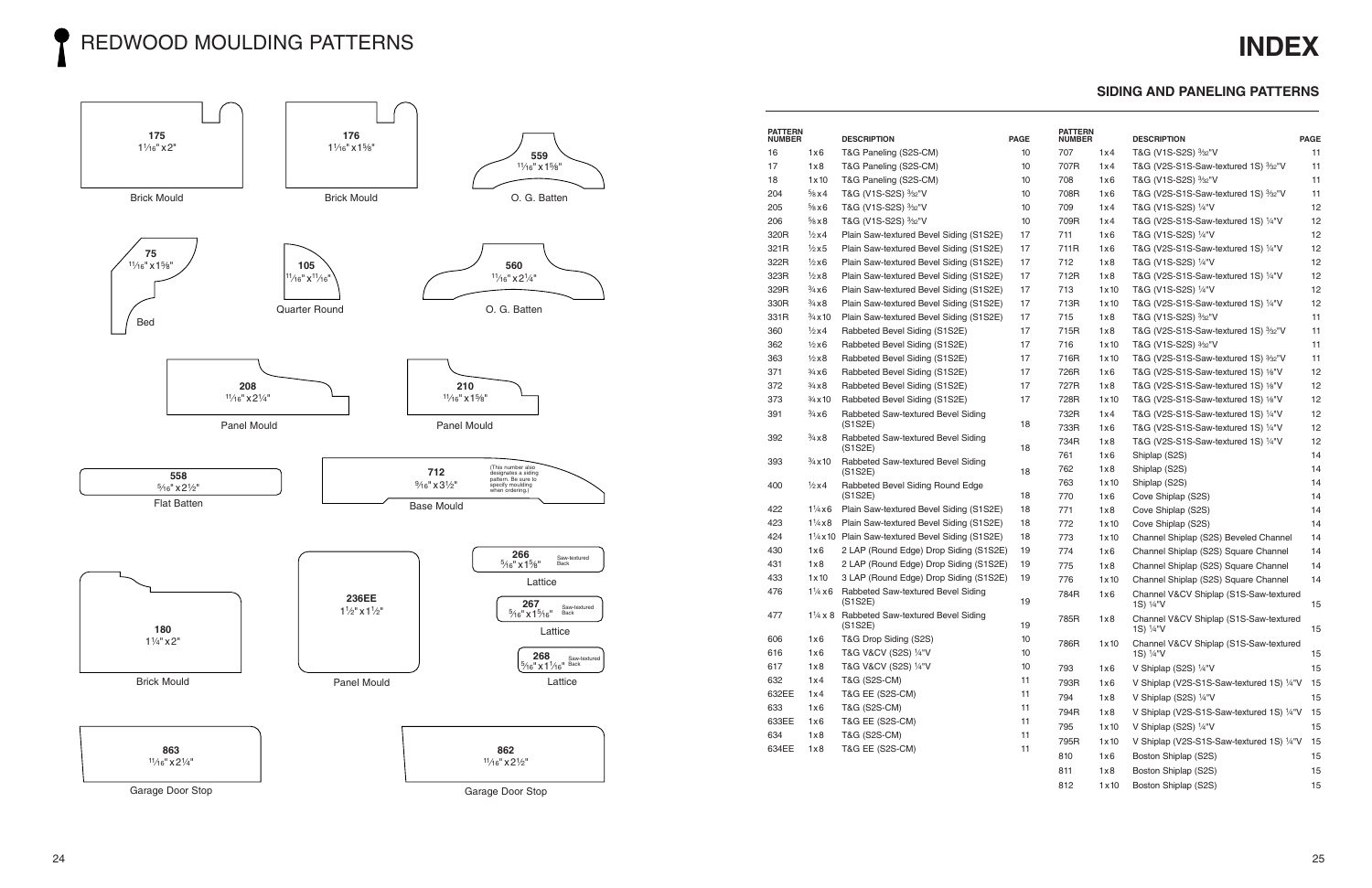

### **DECKING PATTERNS**

| <b>PATTERN</b><br><b>NUMBER</b> |     | <b>DESCRIPTION</b>          | <b>PAGE</b> | <b>PATTERN</b><br><b>NUMBER</b> |      | <b>DESCRIPTION</b>                     | <b>PAGE</b> |
|---------------------------------|-----|-----------------------------|-------------|---------------------------------|------|----------------------------------------|-------------|
| 482                             | 2x6 | T&G Decking (S2S-CM)        | 21          | 487                             | 2x8  | T&G Decking (V1S-S2S) 1/4"V            | 21          |
| 484                             | 2x8 | T&G Decking (S2S-CM)        | 21          | 488                             | 2x10 | T&G Decking (V1S-S2S) $\frac{1}{4}$ "V | 21          |
| 486                             | 2x6 | T&G Decking (V1S-S2S) 1/4"V | 21          | 489                             | 2x12 | T&G Decking (V1S-S2S) 1/4"V            | 21          |

## **PLOWED FASCIA PATTERNS**

| <b>PATTERN</b><br><b>NUMBER</b> |     | <b>DESCRIPTION</b> | <b>PAGE</b> | <b>PATTERN</b><br><b>NUMBER</b> |     | <b>DESCRIPTION</b> | <b>PAGE</b> |
|---------------------------------|-----|--------------------|-------------|---------------------------------|-----|--------------------|-------------|
| 10                              |     |                    |             | 85                              | 1x8 | Single Plow EE     | 22          |
| 81                              | 1x8 | Single Plow EE     | 22          | 88                              | 1x6 | Double Plow EE     | 22          |
| 84                              | 1x6 | Single Plow EE     | 22          | 89                              | 1x8 | Double Plow EE     | 22          |

### **FENCING PATTERNS**

| <b>PATTERN</b><br><b>NUMBER</b> |     | <b>DESCRIPTION</b> | <b>PAGE</b> | <b>PATTERN</b><br><b>NUMBER</b> |     | <b>DESCRIPTION</b> | <b>PAGE</b> |
|---------------------------------|-----|--------------------|-------------|---------------------------------|-----|--------------------|-------------|
| 28                              | 1x6 | Fencing (S2S)      | 23          | 30                              | 1x6 | Fencing (S2S)      | 23          |
| 29                              | 1x8 | Fencing (S2S)      | 23          | 31                              | 1x8 | Fencing (S2S)      | 23          |

## **MOULDING PATTERNS**

| <b>PATTERN</b><br><b>NUMBER</b> |                                   | <b>DESCRIPTION</b>  | <b>PAGE</b> | <b>PATTERN</b><br><b>NUMBER</b> |                                    | <b>DESCRIPTION</b> | <b>PAGE</b> |
|---------------------------------|-----------------------------------|---------------------|-------------|---------------------------------|------------------------------------|--------------------|-------------|
| 75                              | $11/16\times15/8$                 | <b>Bed Mould</b>    | 24          | 267                             | $\frac{5}{16}$ x 1 $\frac{5}{16}$  | Lattice            | 24          |
| 105                             | $\frac{11}{16}$ x $\frac{11}{16}$ | Quarter Round Mould | 24          | 268                             | $\frac{5}{16}$ x 1 $\frac{1}{16}$  | Lattice            | 24          |
| 175                             | $1\frac{1}{16}$ x 2               | <b>Brick Mould</b>  | 24          | 558                             | $\frac{5}{16}$ x 2 $\frac{1}{2}$   | Flat Batten        | 24          |
| 176                             | $1\frac{1}{18}$ x $1\frac{5}{8}$  | <b>Brick Mould</b>  | 24          | 559                             | $11/16 \times 15/8$                | O.G. Batten        | 24          |
| 180                             | $1\frac{1}{4}x2$                  | <b>Brick Mould</b>  | 24          | 560                             | $11/16 \times 21/4$                | O.G. Batten        | 24          |
| 208                             | $\frac{11}{46}$ x 2 $\frac{1}{4}$ | Panel Mould         | 24          | 712                             | $\frac{9}{16}$ x 3 <sup>1</sup> /2 | Base Mould         | 24          |
| 210                             | $11/16 \times 15/8$               | Panel Mould         | 24          | 862                             | $\frac{11}{16}$ x 2 $\frac{1}{2}$  | Garage Door Stop   | 24          |
| 236EE                           | $1\frac{1}{2}x1\frac{1}{2}$       | Panel Mould         | 24          | 863                             | $11/16 \times 21/4$                | Garage Door Stop   | 24          |
| 266                             | $\frac{5}{16}$ x 1 $\frac{5}{8}$  | Lattice             | 24          |                                 |                                    |                    |             |